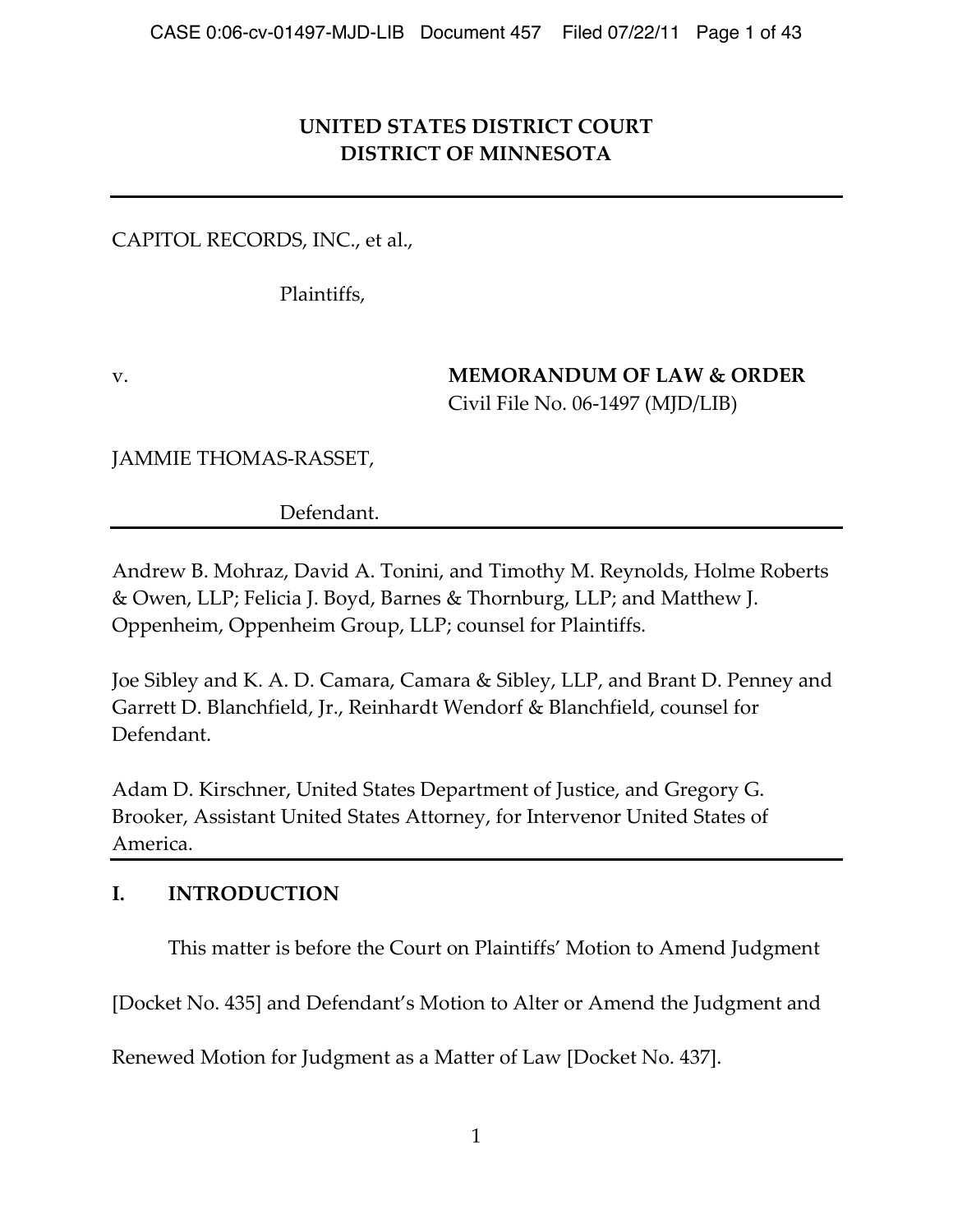#### **II. SUMMARY OF THE COURT'S OPINION**

The Court grants Thomas‑Rasset's motion and reduces the damages award to its constitutional maximum of \$2,250 per song – three times the statutory minimum.

The Court is intimately familiar with this case. It has presided over three trials on this matter and has decided countless motions. It has grappled with the outrageously high verdict returned in a case that was the first of its kind to go to trial. The Court is loath to interfere with the jury's damages decision. However, the Constitution and justice compel the Court to act.

The Court concludes that an award of \$1.5 million for stealing and distributing 24 songs for personal use is appalling. Such an award is so severe and oppressive as to be wholly disproportioned to the offense and obviously unreasonable. In this particular case, involving a first-time willful, consumer infringer of limited means who committed illegal song file‑sharing for her own personal use, an award of \$2,250 per song, for a total award of \$54,000, is the maximum award consistent with due process.

This reduced award is punitive and substantial. It acts as a potent deterrent. It is a higher award than the Court might have chosen to impose in its

2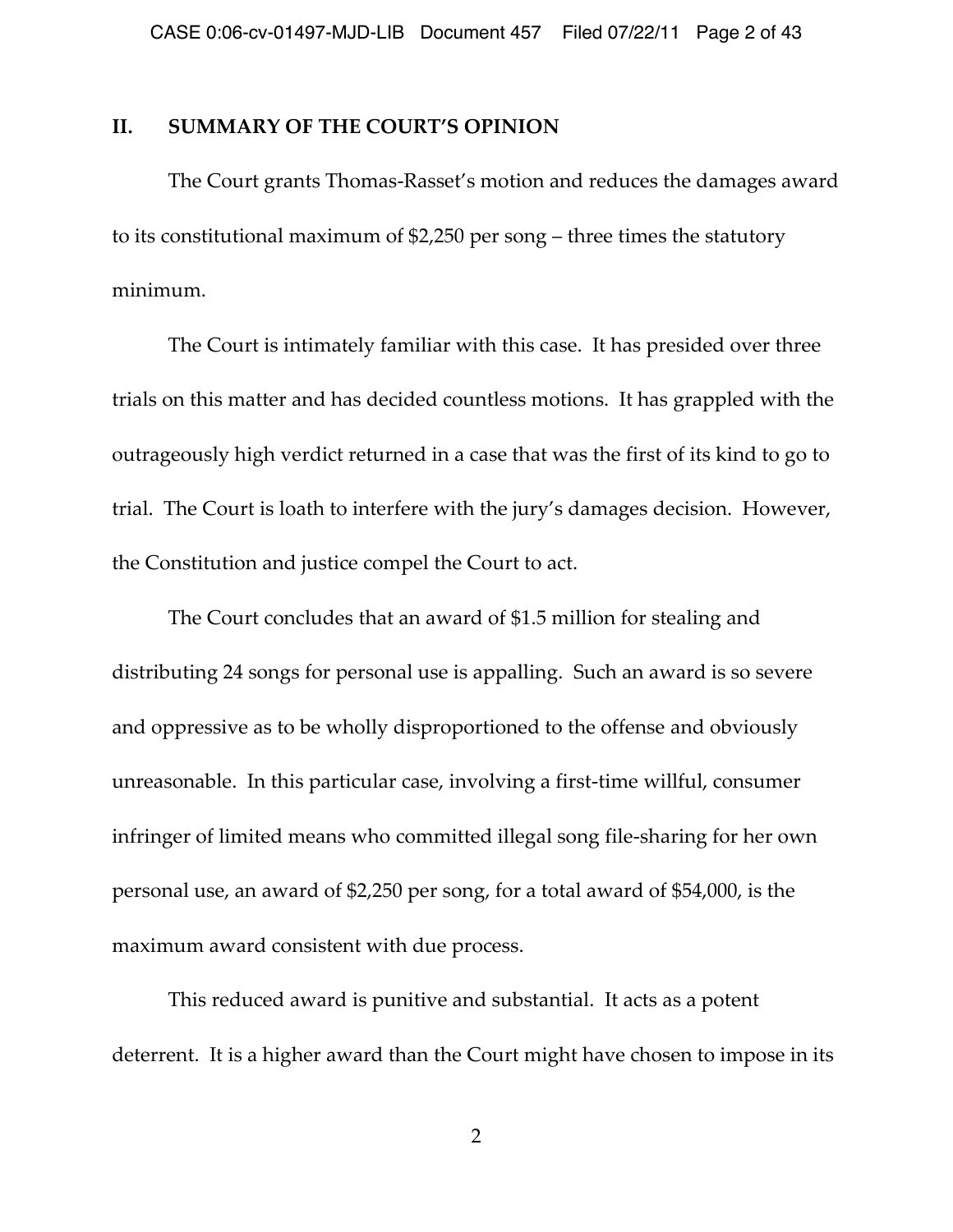sole discretion, but the decision was not for this Court to make. The Court has merely reduced the jury's award to the maximum amount permitted under our Constitution.

The Court further grants Plaintiffs' request to amend the Judgment to include a permanent injunction, but declines to enjoin Defendant from making available Plaintiffs' works because, as the Court previously held, the Copyright Act does not provide a making-available right.

### **III. BACKGROUND**

Plaintiffs are recording companies that owned or controlled exclusive rights to copyrights in sound recordings, including 24 at issue in this lawsuit. On April 19, 2006, Plaintiffs filed a Complaint against Defendant Jammie Thomas-Rasset alleging that she infringed Plaintiffs' copyrighted sound recordings pursuant to the Copyright Act, 17 U.S.C. §§ 101, 106, 501‑505, by illegally downloading and distributing the recordings via the online peer-to-peer file sharing application known as Kazaa. Plaintiffs sought injunctive relief, statutory damages, costs, and attorney fees.

The first trial on this matter began on October 2, 2007. On October 4, 2007, the jury found that Thomas‑Rasset had willfully infringed all 24 of Plaintiffs'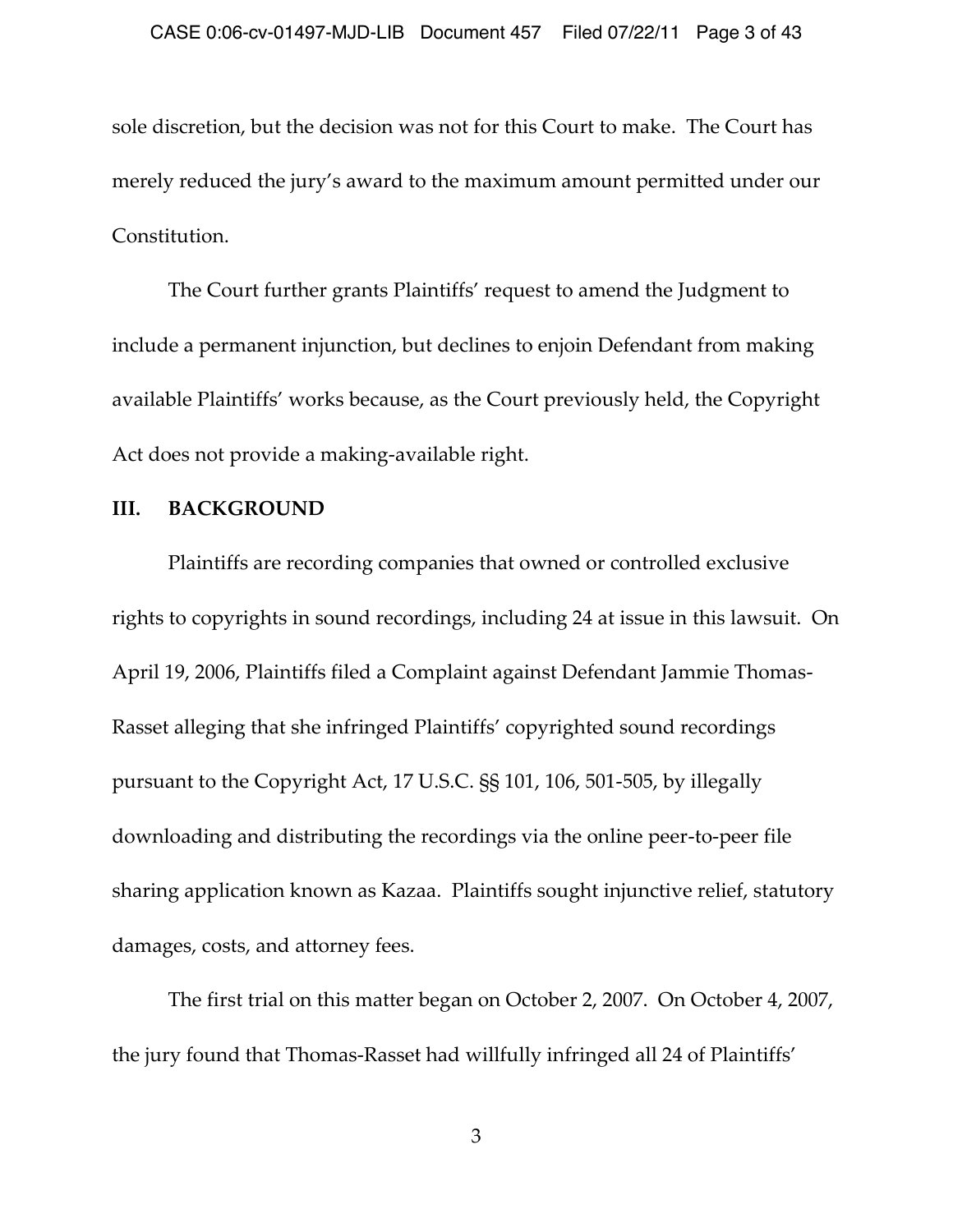sound recordings at issue and awarded Plaintiffs statutory damages in the amount of \$9,250 for each willful infringement. [Docket No. 100] The total damages award was \$222,000. On October 5, the Court entered judgment on the jury's verdict. [Docket No. 106]

On October 15, Defendant filed a Motion for New Trial, or in the Alternative, for Remittitur, based solely on the issue of the constitutionality of the Copyright Act's statutory damages provision in the case. [Docket No. 109] On September 24, 2008, the Court vacated the verdict and granted a new trial based on its conclusion that it had erred in giving Jury Instruction No. 15, which addressed the existence of a making‑available right. [Docket No. 197] The Court made no findings regarding the constitutionality of the damages award.

The second trial of this matter began on June 15, 2009. On June 18, 2009, the jury returned a verdict finding that Thomas‑Rasset had willfully infringed all 24 sound recordings and awarding statutory damages in the amount of \$80,000 for each song, for a total verdict of \$1,920,000. [Docket No. 336] On June 19, 2009, the Court entered judgment on the jury's verdict. [Docket No. 338]

Thomas‑Rasset filed a motion requesting that the Court set aside the award of statutory damages and provided three alternative bases: 1) the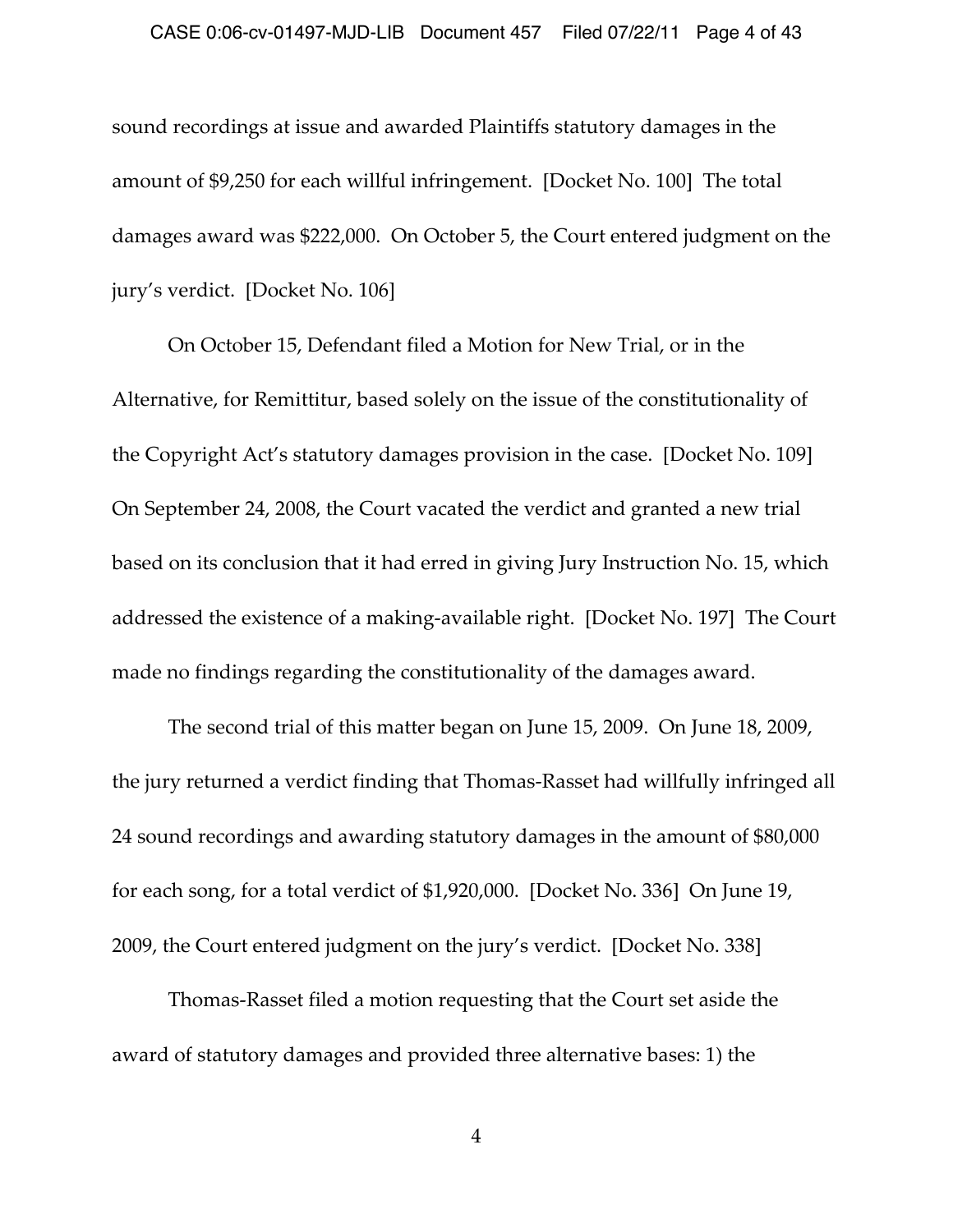statutory damages provision of the Copyright Act, as applied to Thomas‑Rasset, violated the due process clause of the U.S. Constitution; therefore, Plaintiffs must accept a \$0 verdict; 2) the jury's application of the statutory damages provision of the Copyright Act was excessive and shocking so the Court should remit the verdict to the minimum statutory damages of \$750 per sound recording infringed; or 3) the jury's application of the statutory damages provision of the Copyright Act was excessive and shocking so the Court should grant a new trial. Thomas‑Rasset also raised issues related to the sufficiency of the evidence to sustain the verdict and the Court's evidentiary rulings. Plaintiffs requested that the Court amend the June 19, 2009 Judgment to include a permanent injunction.

On January 22, 2010, the Court issued an Order holding that the jury's statutory damages award of \$80,000 per song infringed was shocking and unjust and remitted the damages award to \$2,250 per song, three times the statutory minimum. [Docket No. 366] Because the Court reduced the damages award based on remittitur, it did not reach the question of whether the verdict was unconstitutional. The Court further denied Defendant's evidentiary objections and, conditioned upon Plaintiffs' acceptance of the remittitur, granted Plaintiffs' request for an injunction.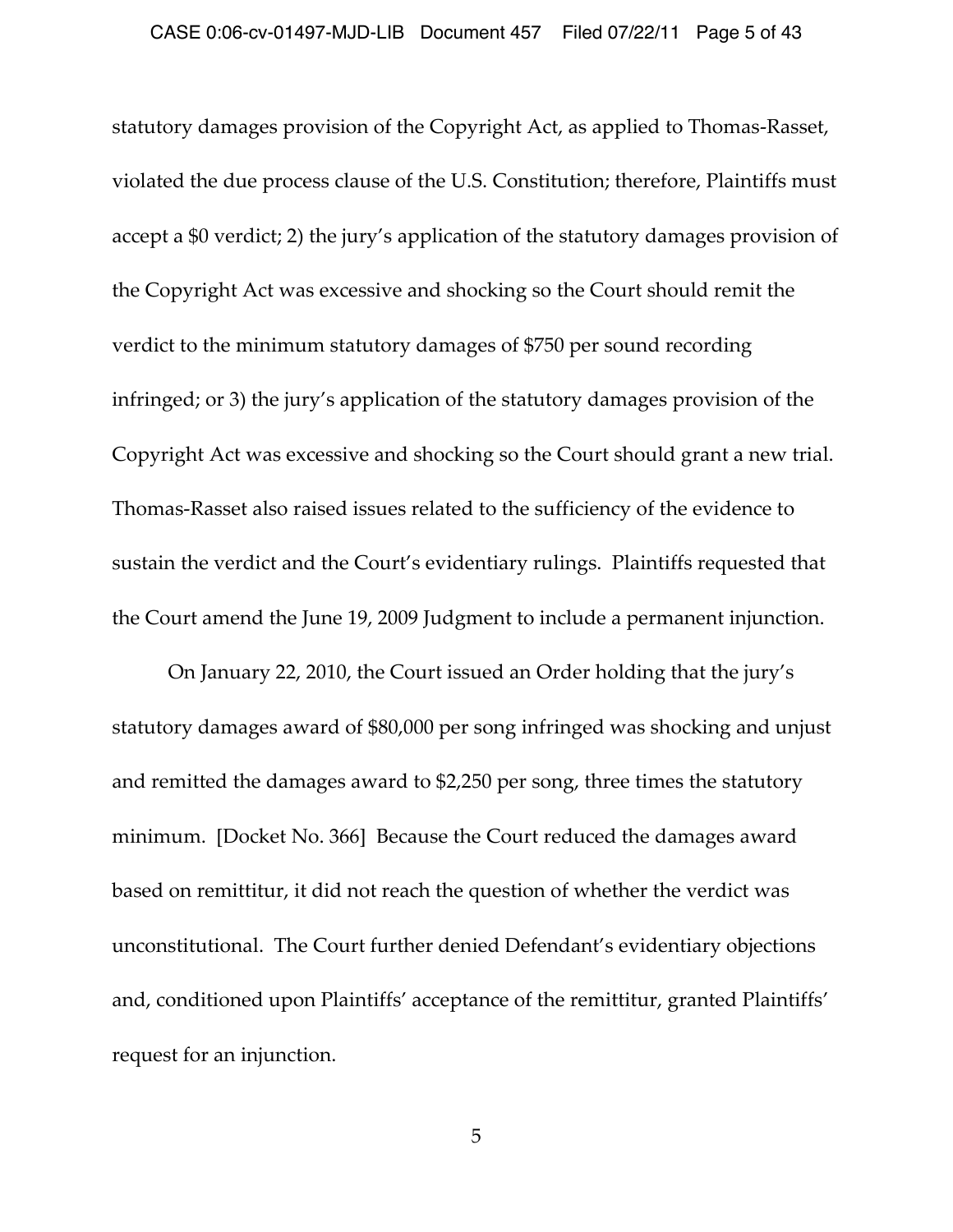On February 8, 2010, Plaintiffs exercised their right to reject remittitur and request a new jury trial solely on the issue of damages. [Docket No. 371]

The case proceeded to trial for a third time on November 2, 2010. On November 3, the jury returned a verdict awarding statutory damages in the amount of \$62,500 for each song, for a total verdict of \$1,500,000. [Docket No. 427] On November 8, the Court entered judgment on the jury's verdict. [Docket No. 428]

Plaintiffs have now filed a Motion to Amend Judgment, seeking to include the same injunctive relief they previously sought in the final judgment. Defendant has filed a Motion to Alter or Amend the Judgment and Renewed Motion for Judgment as a Matter of Law requesting that the Court remove or reduce the award of statutory damages as unconstitutional.

#### **IV. DISCUSSION**

#### **A. Motion to Alter or Amend the Judgment**

#### **1. Introduction**

Defendant requests that this Court amend the judgment to reduce the damages award on the grounds that the award violates the due process clause of the Constitution because it bears no reasonable relationship to the actual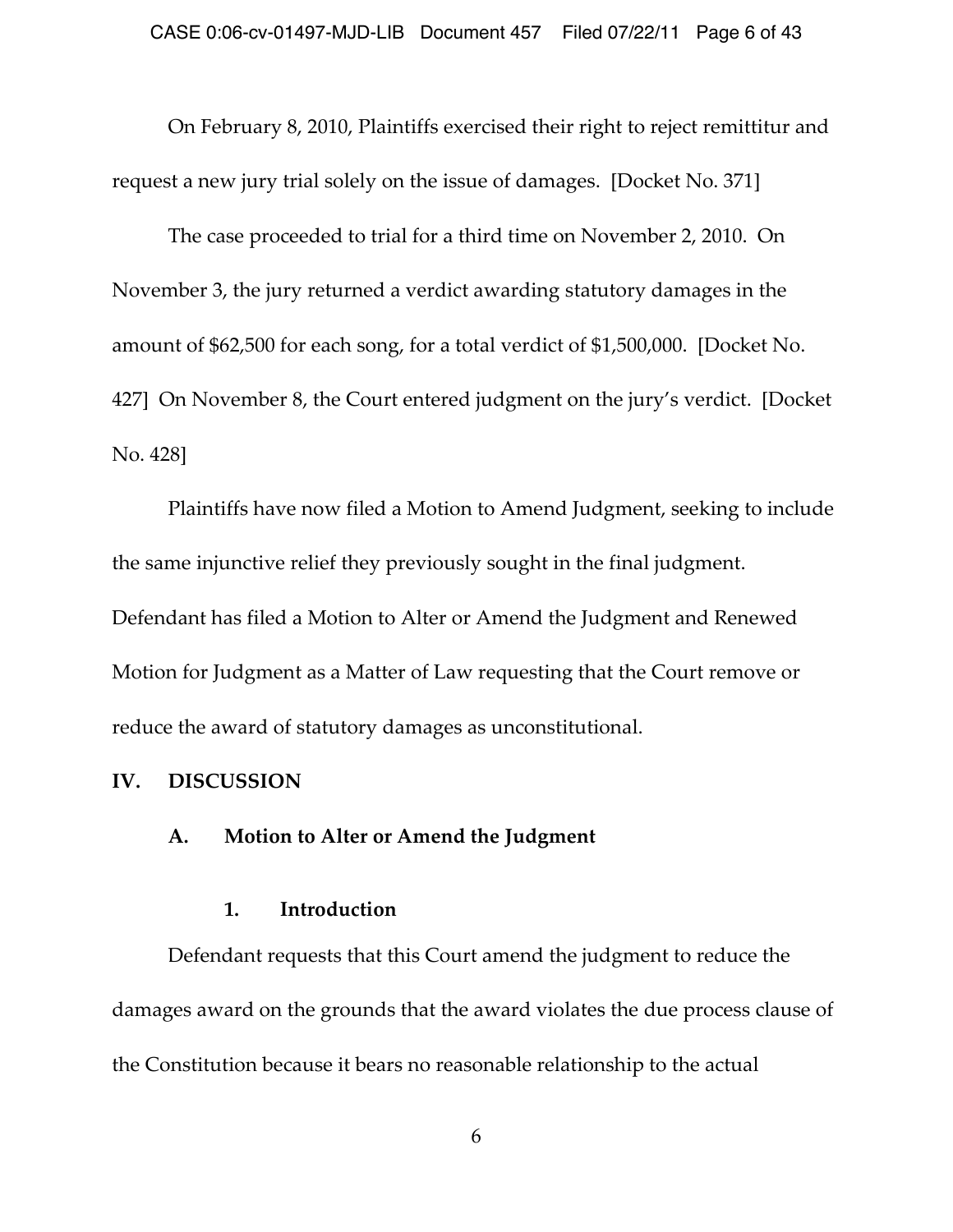damages caused by Defendant. Specifically, she brings an as‑applied challenge to the constitutionality of the statutory damages awarded under 17 U.S.C. § 504(c).

Although, in the past, the Court endeavored to avoid unnecessary adjudication of a constitutional issue by relying upon remittitur, based on Plaintiffs' demonstrated refusal to accept remittitur, the Court must now address the constitutionality of the damages award, because, after yet another trial on damages, the Court would face the same constitutional question. Moreover, Defendant has not requested remittitur at this juncture.

"[A] court has a mandatory duty to correct an unconstitutionally excessive verdict so that it conforms to the requirements of the due process clause." Ross v. Kansas City Power & Light Co., 293 F.3d 1041, 1049 (8th Cir. 2002) (quoting Johansen v. Combustion Eng'g, Inc., 170 F.3d 1320, 1331 (11th Cir. 1999)). The Court has a duty to review whether a statutory damages award conforms to the due process clause even when a jury has rendered the award. See, e.g., S.W. Tel. & Tel. v. Danaher, 238 U.S. 482, 491 (1915) (reversing judgment entered on jury's \$6,300 statutory damages award because the award "was so plainly arbitrary and oppressive as to be nothing short of a taking of its property without due process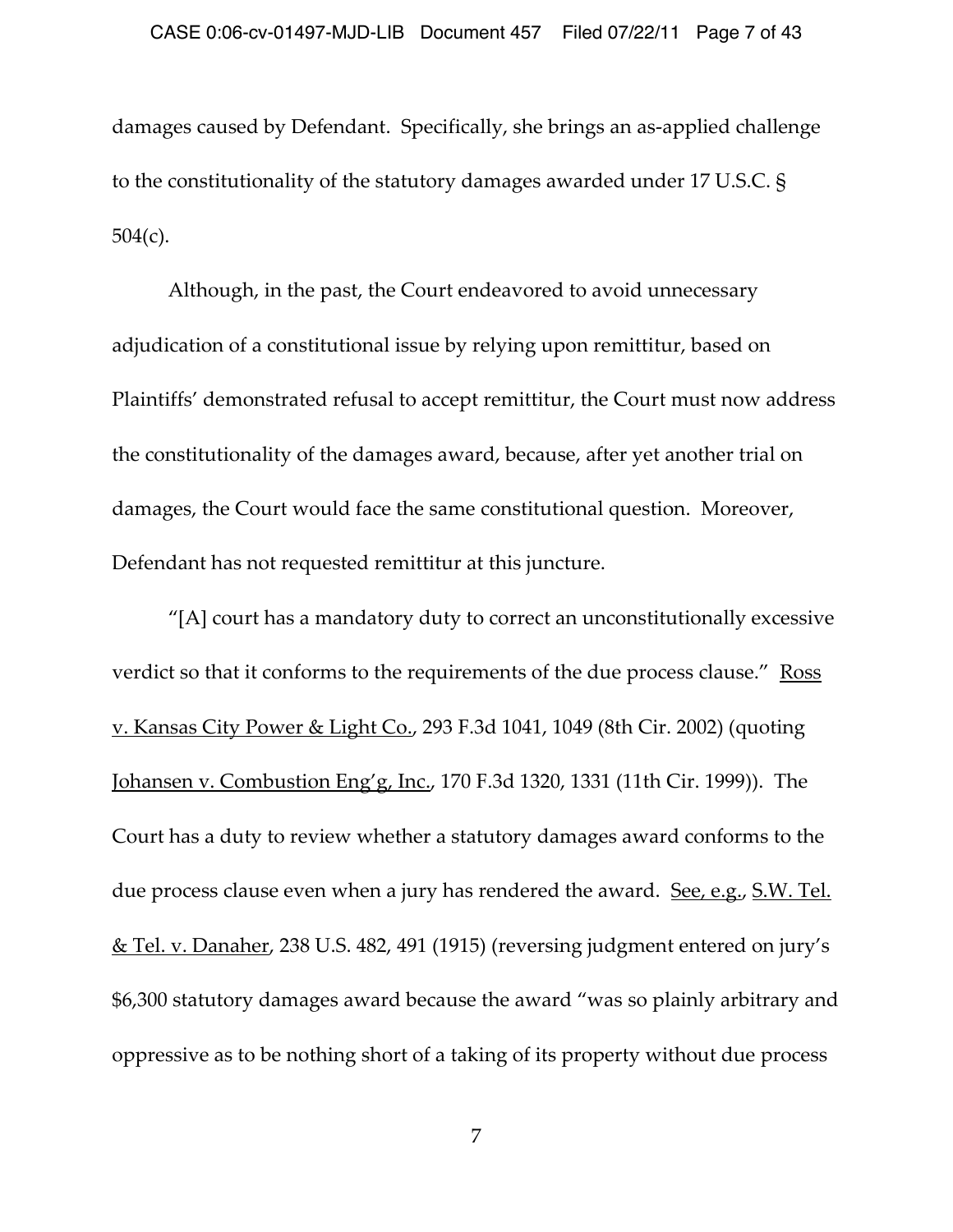of law"). See also Seaboard Air Line Ry. v. Seegers, 207 U.S. 73, 78 (1907) (noting that the due process clause imposes "limits beyond which penalties may not go").

# **2. Standard for Review of the Constitutionality of the Statutory Damages Award**

The parties disagree on the applicable standard for review of the constitutionality of a statutory damages award. Plaintiffs and the Government assert that the correct standard is found in St. Louis, I.M. & S. Ry. Co. v. Williams, 251 U.S. 63, 67 (1919), while Defendant claims that the punitive damages standard found in BMW of N. Am., Inc. v. Gore, 517 U.S. 559 (1996), and State Farm Mut. Auto. Ins. Co. v. Campbell, 538 U.S. 408 (2003), applies. The Court concludes that the Williams standard applies to its analysis.

### **a) The Williams Standard**

Under Williams, an award of statutory damages satisfies due process so long as it is not "so severe and oppressive as to be wholly disproportioned to the offense or obviously unreasonable." 251 U.S. at 67. In Williams, the Supreme Court upheld a statutory penalty of \$75 for a railroad ticket overcharge of 66 cents. The railroad alleged that the award, within the statutory range of 50 to 300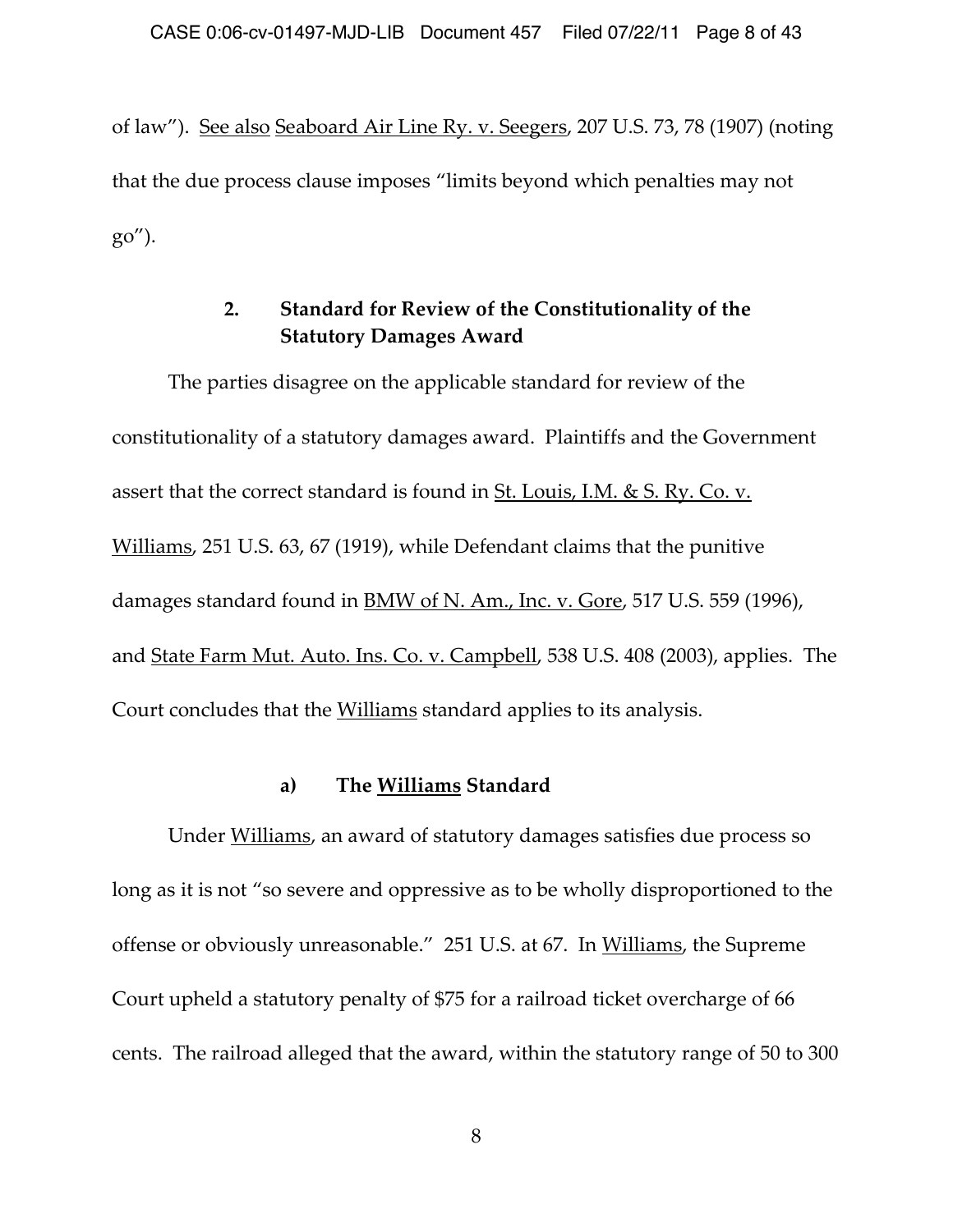dollars, violated due process. The Supreme Court explained that the government had the power to impose fines and to permit the aggrieved party to collect them in a private lawsuit. Id. at 66. And there was no requirement that the award "be confined or proportioned to [the aggrieved party's] loss or damages; for, as it is imposed as a punishment for the violation of a public law, the Legislature may adjust its amount to the public wrong rather than the private injury, just as if it were going to the state." Id. (citation omitted). The Supreme Court acknowledged that the penalty seemed large when contrasted with the overcharge, but concluded that the award conformed to the due process clause "[w]hen it is considered with due regard for the interests of the public, the numberless opportunities for committing the offense, and the need for securing uniform adherence to established passenger rates." Id. at 67.

In Williams, the Supreme Court directly addressed the constitutionality of an award of statutory damages within a range set by a legislature. The Supreme Court has continued to cite to Williams as the due process clause standard for statutory damages. See Browning-Ferris Indus. of Vt., Inc. v. Kelco Disposal, Inc., 492 U.S. 257, 276‑77 (1989) (noting authority that "the Due Process Clause places outer limits on the size of a civil damages award made pursuant to a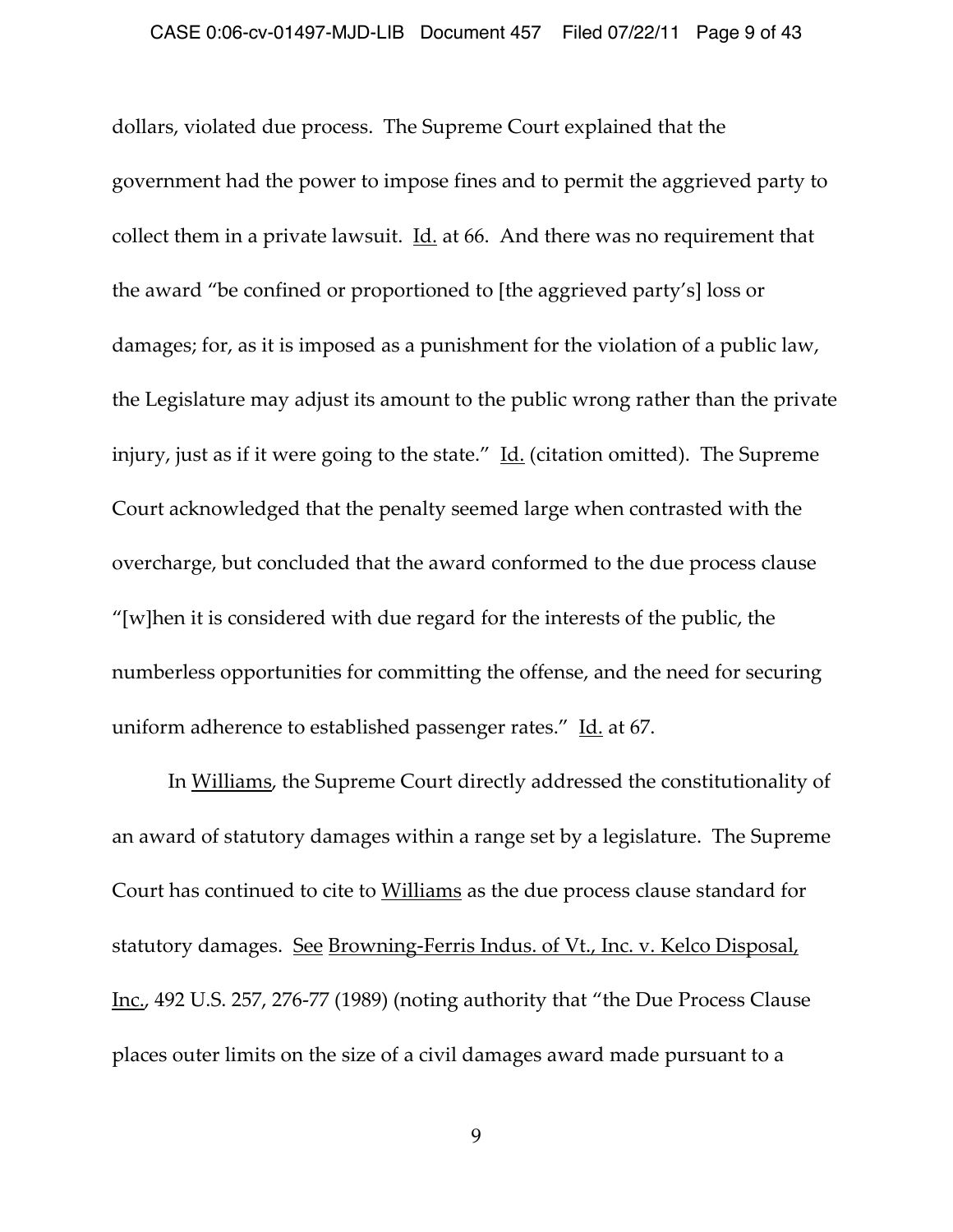statutory scheme") (citing Williams, 251 U.S. at 66-67). Courts have continued to apply the Williams standard today to their review of the constitutionality of statutory damage awards under the Copyright Act. See, e.g., Zomba Enters., Inc. v. Panorama Records, Inc., 491 F.3d 574, 587‑88 (6th Cir. 2007). The Williams standard is directly on point and provides clear guidance to the Court for the task at hand.

## **b) Inapplicability of Punitive Damages Jurisprudence**

Thomas‑Rasset relies on a series of cases addressing the constitutionality of punitive damages to argue that the statutory damages awarded here are excessive. See Gore, 517 U.S. 559, Campbell, 538 U.S. 408. In these cases, the Supreme Court

instructed courts reviewing punitive damages to consider three guideposts: (1) the degree of reprehensibility of the defendant's misconduct; (2) the disparity between the actual or potential harm suffered by the plaintiff and the punitive damages award; and (3) the difference between the punitive damages awarded by the jury and the civil penalties authorized or imposed in comparable cases.

Campbell, 538 U.S. at 418 (citation omitted). The Campbell court instructed that "few awards exceeding a single‑digit ratio between punitive and compensatory damages, to a significant degree, will satisfy due process." Id. at 425.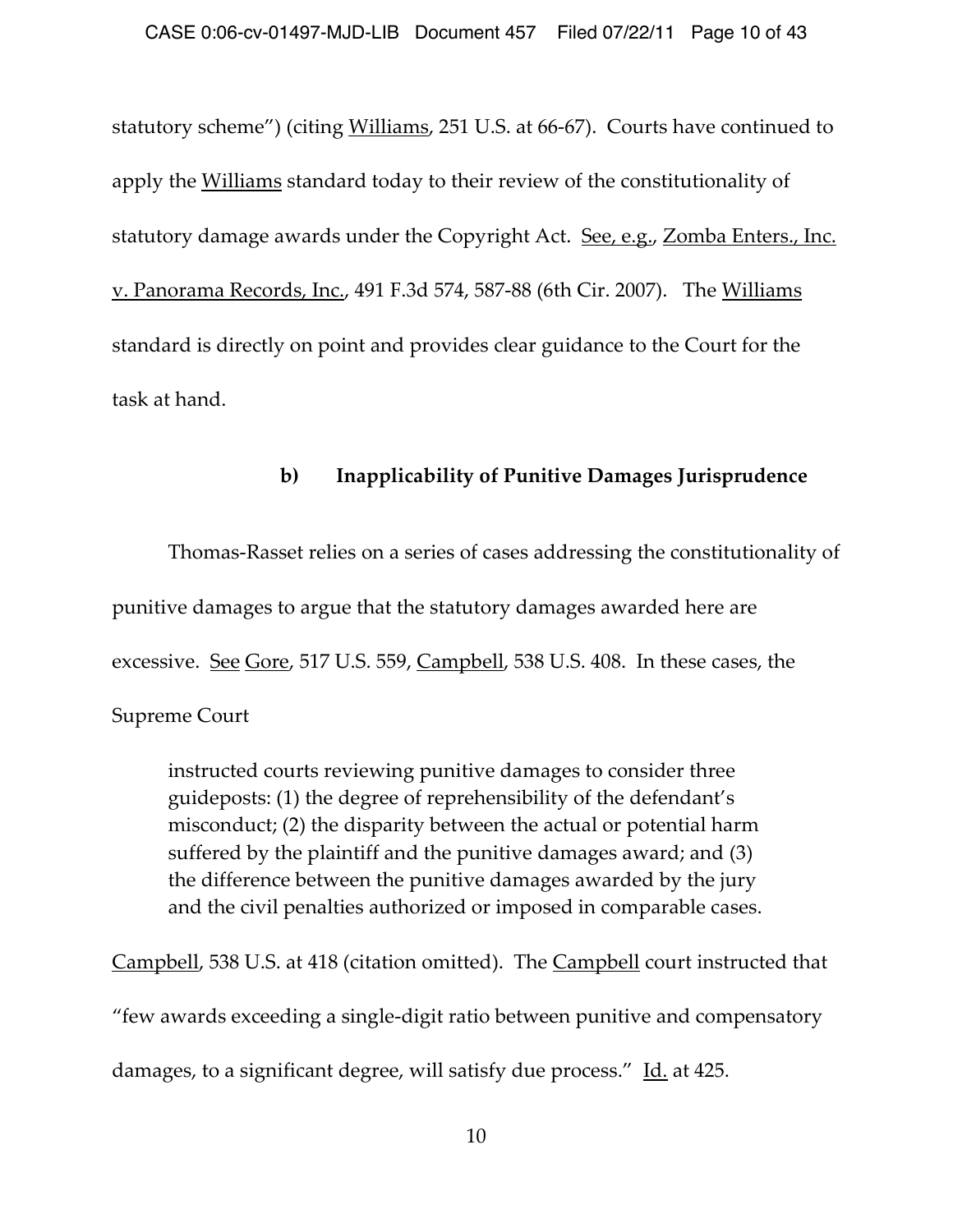While statutory damages awards under the Copyright Act undoubtedly contain a punitive component, see Cass County Music Co. v. C.H.L.R., Inc., 88 F.3d 635, 643 (8th Cir. 1996) (stating that "statutory damages . . . are intended not only to put the plaintiff in the position he would have been but for the infringement, but also, and arguably preeminently, to punish the defendant"), they also contain a compensatory component, <u>see id.</u> ("[S]tatutory damages are by definition a substitute for unproven or unprovable actual damages."); see also F.W. Woolworth Co. v. Contemporary Arts, Inc., 344 U.S. 228, 231 (1952) (stating that statutory damages are intended to permit "the owner of a copyright some recompense for injury done him, in a case where the rules of law render difficult or impossible proof of damages or discovery of profits") (citation omitted). Statutory damages are materially distinct from punitive damages awards. Moreover, while *Gore* addressed a punitive damage award awarded in addition to compensatory damages, the Copyright Act statutory damages award is awarded in place of compensatory damages, precisely because actual damages are so difficult to calculate.

The Court finds the **Gore** guideposts to be inapplicable and unhelpful to its analysis for three main reasons. First, as explained above, statutory damages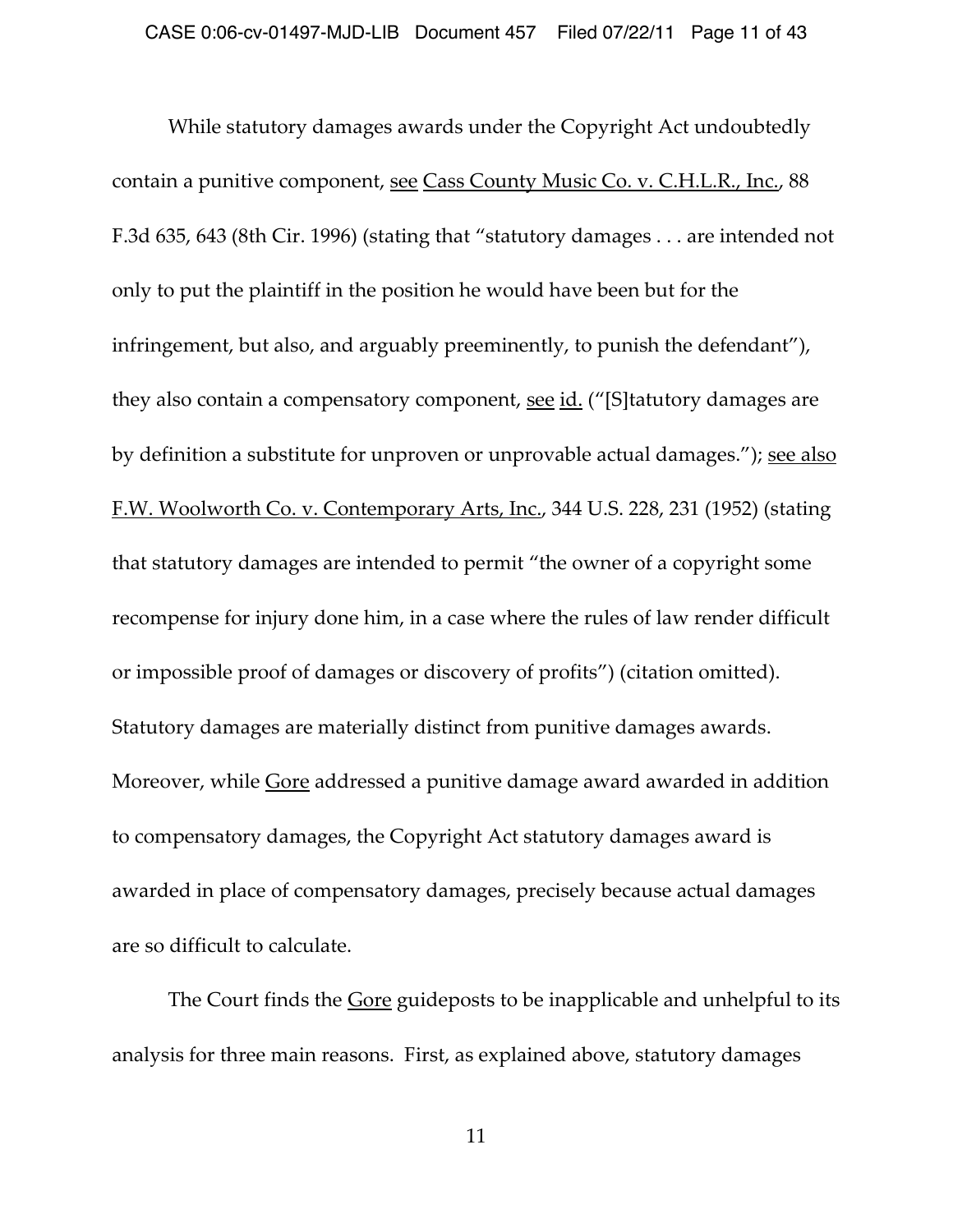and punitive damages are two distinct remedies with different purposes and attributes. Second, the Supreme Court's underlying consideration in the Gore punitive damages jurisprudence is lack of notice; that concern does not neatly apply to a review of statutory damages awarded within a range explicitly set forth by Congress. Third, the Gore guideposts themselves do not logically fit an analysis of statutory damages.

#### **(1) Notice**

The three guideposts set forth in <u>Gore</u> were aimed at ensuring that the defendant had fair notice of the potential punitive penalty. See Campbell, 538 U.S. at 416‑17 (providing that the reason that "[t]he Due Process Clause of the Fourteenth Amendment prohibits the imposition of grossly excessive or arbitrary punishments on a tortfeasor" is because "[e]lementary notions of fairness enshrined in our constitutional jurisprudence dictate that a person receive fair notice not only of the conduct that will subject him to punishment, but also of the severity of the penalty that a State may impose") (quoting Gore, 517 U.S. at 574) (other citations omitted).

Punitive damages are potentially unlimited and subject to the unbridled discretion of the jury. The Supreme Court was concerned about punitive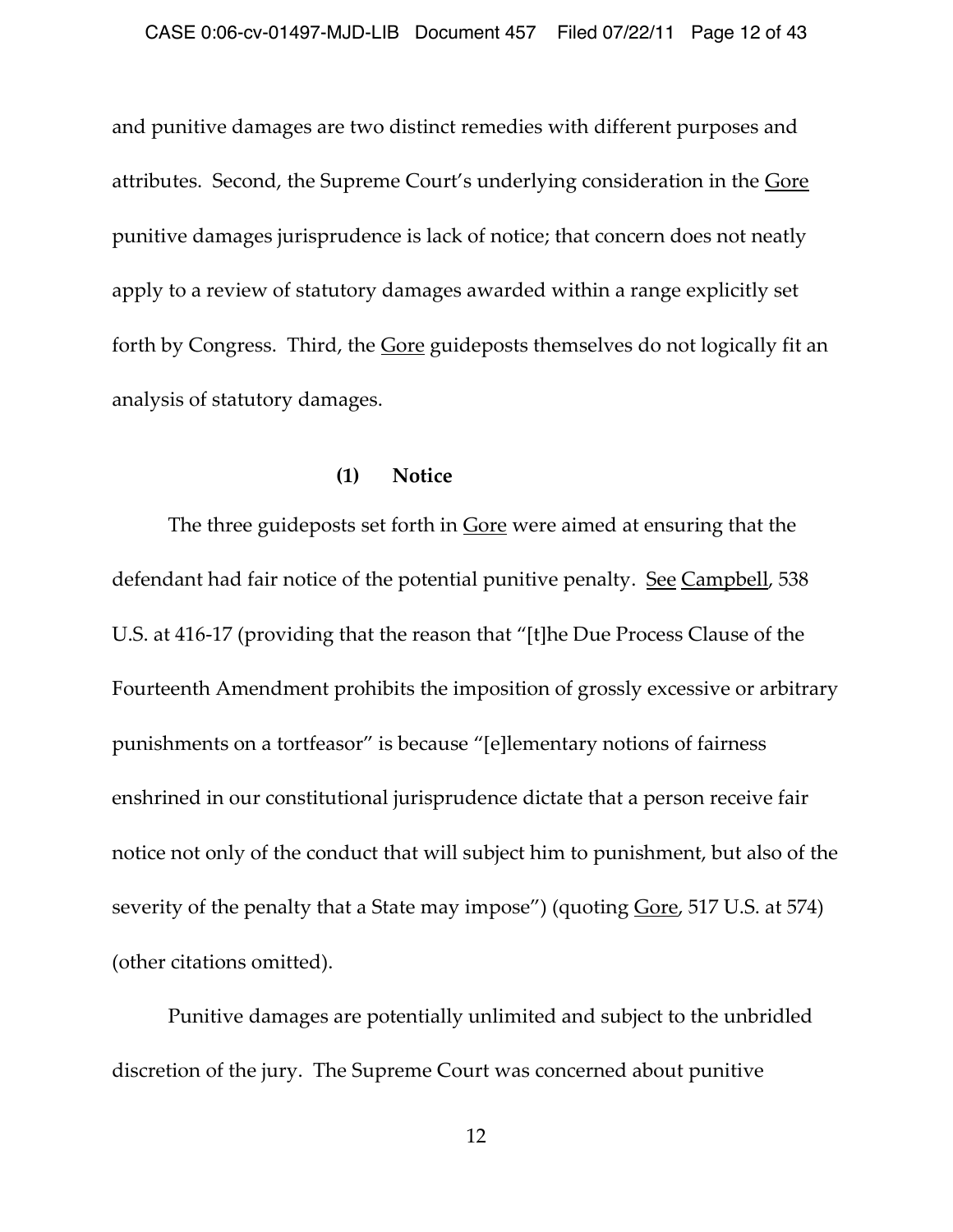damage awards because punitive damages awards are subject to an "unregulated and arbitrary use of judicial power." Lowry's Reports, Inc. v. Legg Mason, Inc., 302 F. Supp. 2d 455, 460 (D. Md. 2004).

In contrast, by definition, statutory penalties provide parties with clear notice about their potential liability, albeit within a wide range. Here, the Copyright Act incorporates limits on statutory damages awards. Those limits were followed in this case. While the extremely high damages award was completely unexpected by Thomas‑Rasset, and likely by Congress, in the Gore sense of the word, Thomas‑Rasset was on "notice" of the potential statutory penalties awarded against her.

### **(2) Inapplicability of the Gore Guideposts**

Aside from the fact that the award at issue here is not a punitive damages award and the purpose of the Gore guideposts – avoiding an unconstitutional lack of notice – is inapposite in this case, the Gore guideposts themselves cannot be logically applied to this award.

The most glaring example of the fact that the **Gore** guideposts do not fit this case is the guidepost requiring courts to examine "the difference between the punitive damages awarded by the jury and the civil penalties authorized or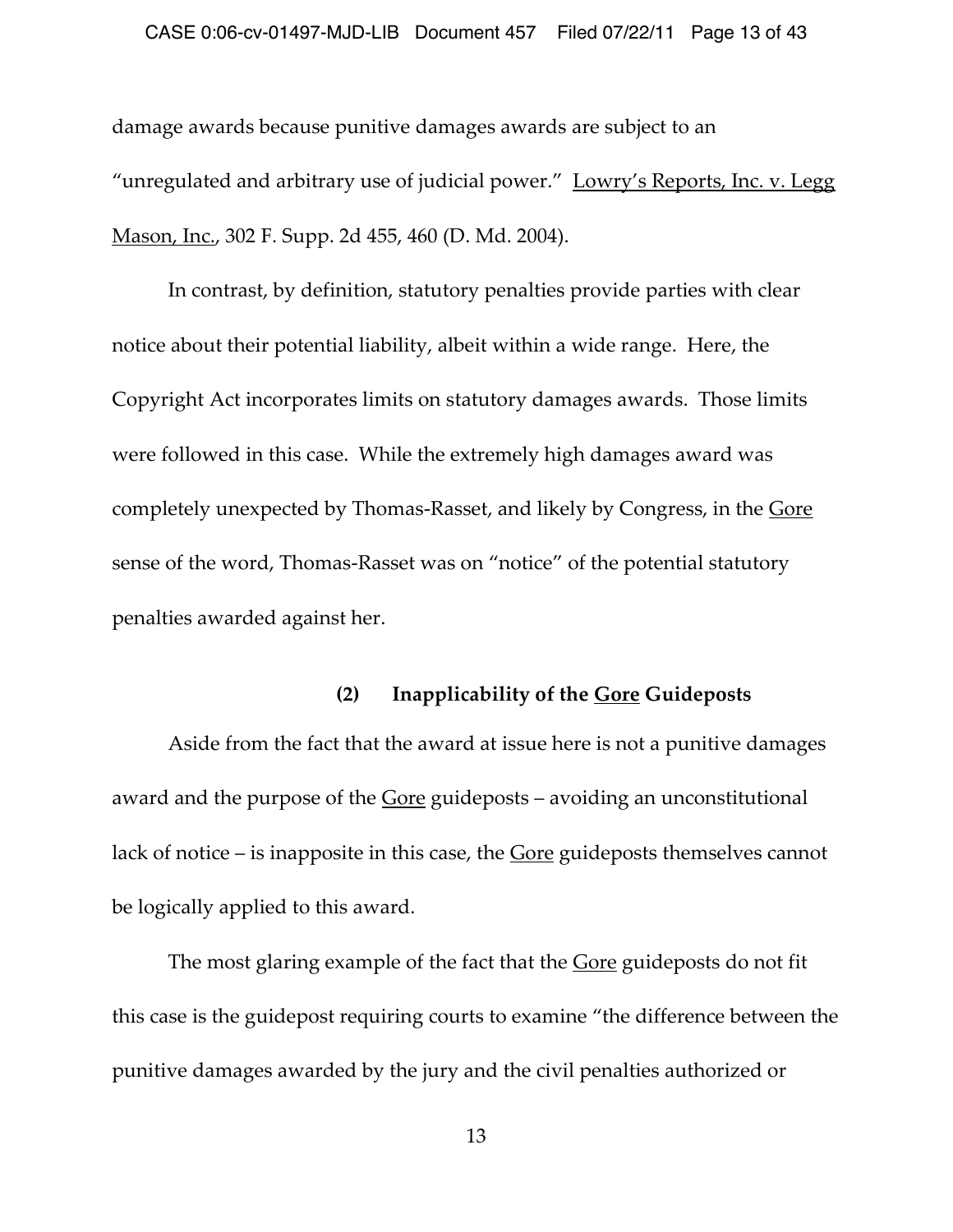imposed in comparable cases." Campbell, 538 U.S. at 418. The Supreme Court reasoned that courts should give "substantial deference to legislative judgments concerning appropriate sanctions for the conduct at issue." Gore, 517 U.S. at 583.

A statutory damages award, such as the one in this case, will be within the permissible range of this guidepost because it will **be** the civil penalty authorized by Congress. The Copyright Act's explicit damages range is, itself, the very guidepost that the Supreme Court urges this Court to heed. Thus, comparing an in-range statutory damages award to the authorized statutory damages range is unhelpful.

In the second guidepost, the Supreme Court stated that courts should examine the disparity between the actual or potential harm suffered and the punitive damage award. Campbell, 538 U.S. at 418. Punitive damages are awarded in addition to compensatory damages, so a comparison between the two is easily made. In contrast, under the Copyright Act, statutory damages are awarded in lieu of actual damages. No jury determination of compensatory damages exists to which the Court could compare the statutory damages award.

Moreover, Congress expressly rejected the idea that a statutory damages award should bear some specific ratio to the actual harm suffered by the plaintiff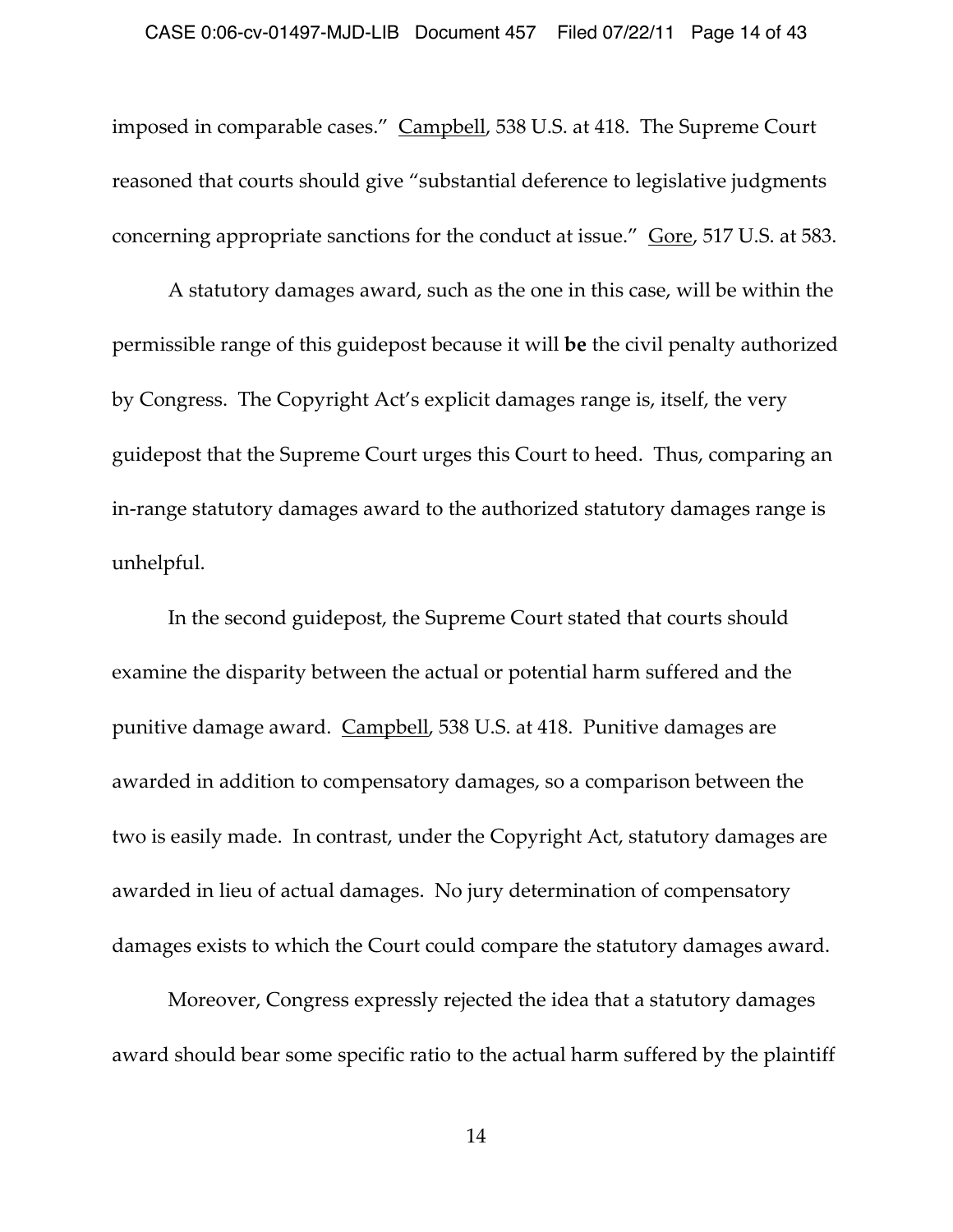because the statute provides copyright holders with the right to elect either "actual damages and any additional profits of the infringer" or "instead . . . statutory damages." 17 U.S.C. § 504(a), (c)(1). See also Columbia Pictures Television, Inc. v. Krypton Broad. of Birmingham, Inc., 259 F.3d 1186, 1194 (9th Cir. 2001) ("A plaintiff may elect statutory damages regardless of the adequacy of the evidence offered as to his actual damages and the amount of the defendant's profits.") (citation omitted).

Only the third factor, the degree of the defendant's culpability or reprehensibility, logically applies to statutory damages awards.

Because the Williams standard is directly applicable to this case and the Gore standard does not logically apply to statutory damages, the Court now examines whether the jury's award of statutory damages in this case complies with the Williams standard. The Court must decide whether the statutory damages award is so severe and oppressive as to be wholly disproportioned to the offense or obviously unreasonable.

- **3. Whether the Award Is So Severe and Oppressive as to Be Wholly Disproportioned to the Offense or Obviously Unreasonable**
	- **a) Statutory Damages Framework**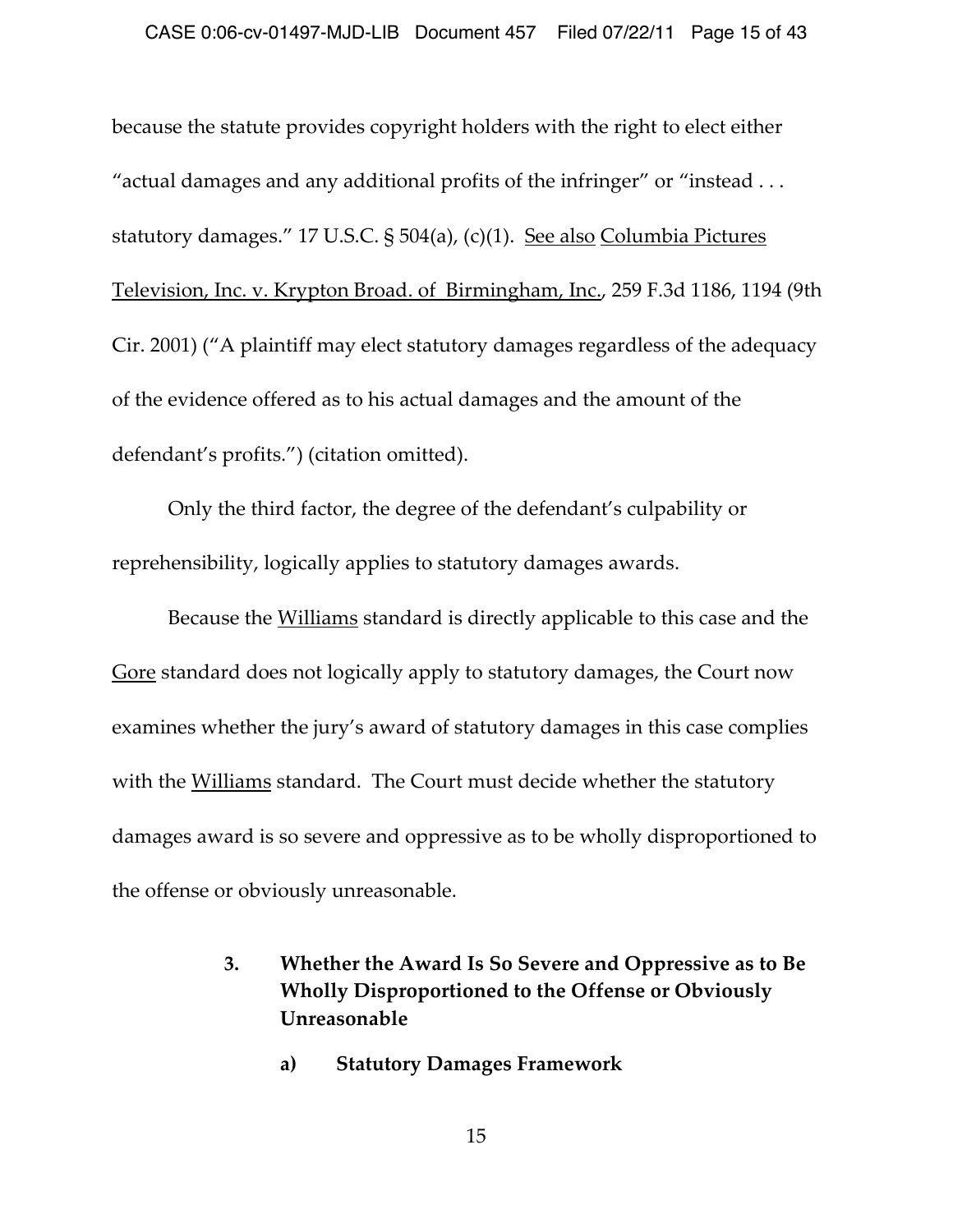The Copyright Act provides that "an infringer of copyright is liable for

either . . . the copyright owner's actual damages and any additional profits of the

infringer  $\dots$  or  $\dots$  statutory damages." 17 U.S.C. § 504(a).

The statute further provides:

(1) Except as provided by clause (2) of this subsection, the copyright owner may elect, at any time before final judgment is rendered, to recover, instead of actual damages and profits, an award of statutory damages for all infringements involved in the action, with respect to any one work, for which any one infringer is liable individually . . . in a sum of not less than \$750 or more than \$30,000 as the court considers just. For the purposes of this subsection, all the parts of a compilation or derivative work constitute one work.

(2) In a case where the copyright owner sustains the burden of proving, and the court finds, that infringement was committed willfully, the court in its discretion may increase the award of statutory damages to a sum of not more than \$150,000.

17 U.S.C. § 504(c).

Congress last amended the statutory damages section of the Copyright Act in 1999, significantly increasing the minimum and maximum statutory awards to their current levels. Congress intended the statutory damages to be

"substantially" higher than actual damages:

Courts and juries must be able to render awards that deter others from infringing intellectual property rights. It is important that the cost of infringement substantially exceed the costs of compliance, so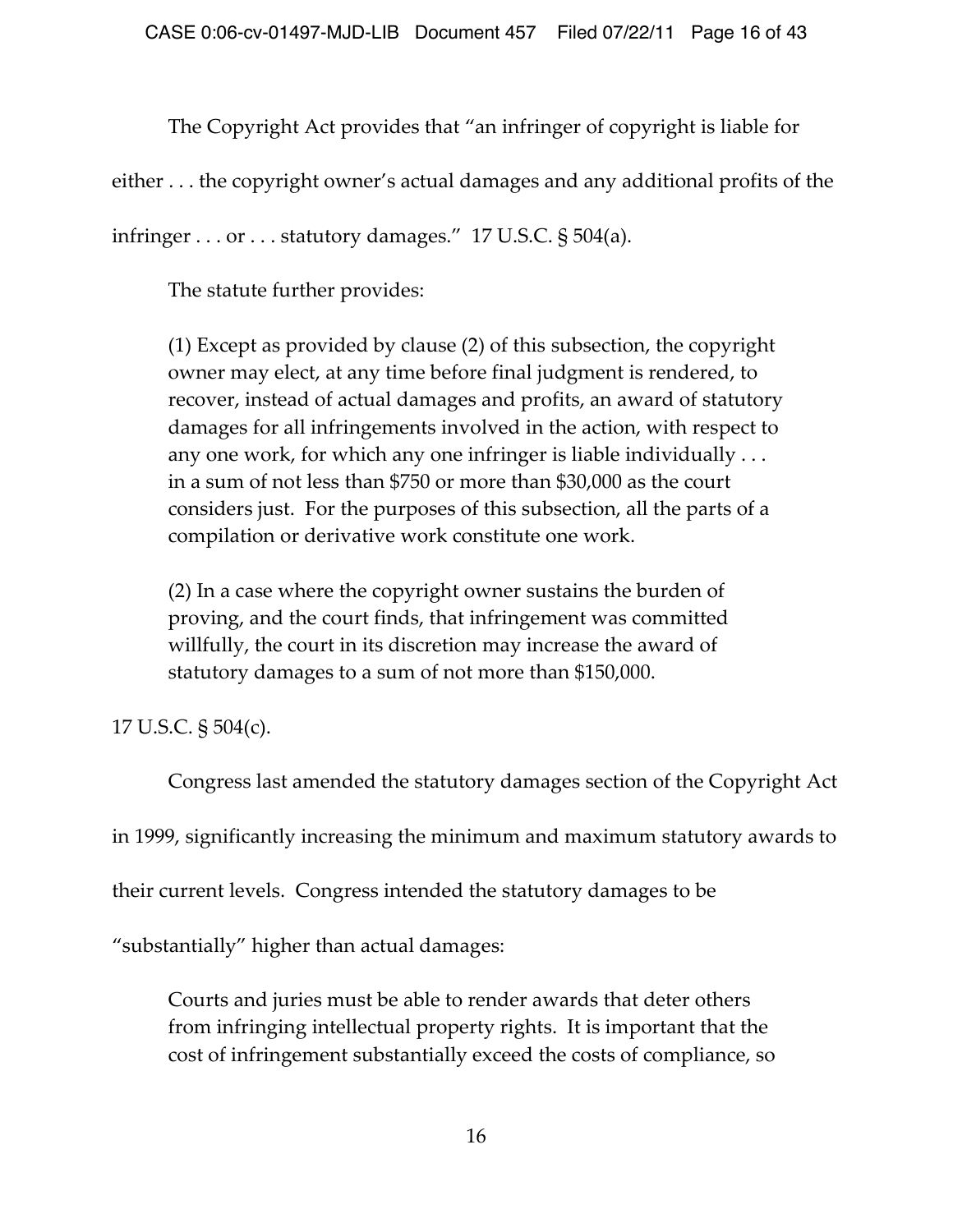that persons who use or distribute intellectual property have a strong incentive to abide by the copyright laws.

H.R. Rep. No. 106‑216, at 6 (1999).

The statutory damages provision of the Copyright Act serves both to compensate the copyright holder and to deter infringers. Cass County Music Co., 88 F.3d at 643. If a plaintiff requests that a jury decide the amount of statutory damages, then "a jury must determine the actual amount of statutory damages under § 504(c)." Feltner v. Columbia Pictures Television, Inc., 523 U.S. 340, 355 (1998).

A plaintiff can recover statutory damages even though it did not submit evidence regarding actual damages, such as lost profits:

[S]tatutory damages for copyright infringement are not only "restitution of profit and reparation for injury," but also are in the nature of a penalty, "designed to discourage wrongful conduct." "The discretion of the court is wide enough to permit a resort to statutory damages for such purposes. Even for uninjurious and unprofitable invasions of copyright the court may, if it deems it just, impose a liability within statutory limits to sanction and vindicate the statutory policy."

Cass County Music Co., 88 F.3d at 643 (quoting F.W. Woolworth Co., 344 U.S. at

233) (footnote and emphasis omitted).

# **b) The Relationship Between Statutory Damages and Actual Damages**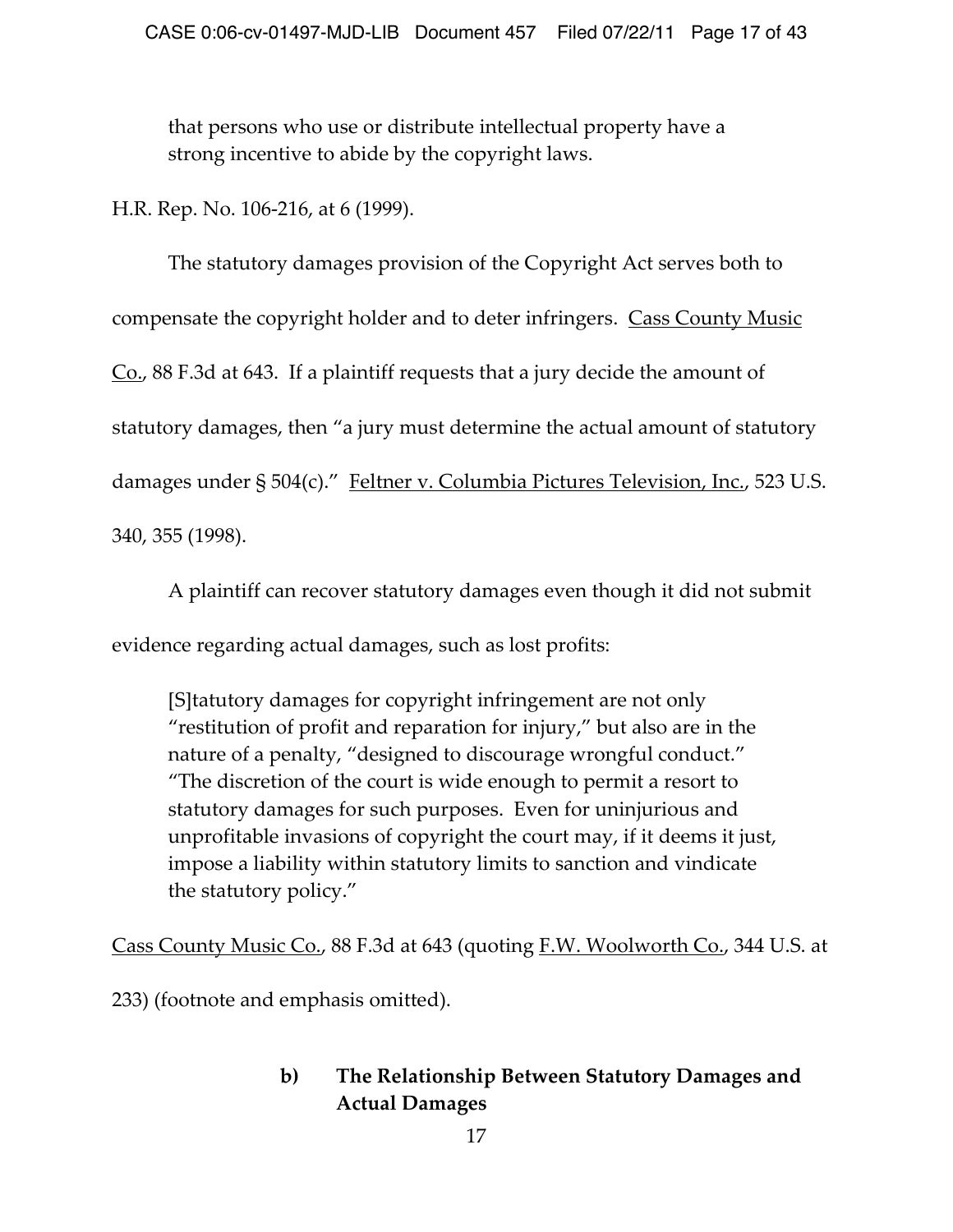Thomas‑Rasset argues that the ratio of the statutory damages award to actual damages in this case, when measured in songs, is 1:62,500. She bases this calculation on a cost of \$1 per song online. She further argues that, based on a cost of \$15 per album, the ratio is still 1:4,166. Thomas‑Rasset concludes that these ratios are unconstitutionally high.

The Court will not require strict proportionality between actual harm – which cannot be precisely quantified – and the damages award here. Because Plaintiffs chose to seek statutory damages rather than actual damages, the Copyright Act does not require them to present proof of the actual damages caused by Thomas-Rasset's infringement. See, e.g., F.W. Woolworth Co., 344 U.S. at 233 (holding that "[e]ven for uninjurious and unprofitable invasions of copyright the court may, if it deems it just, impose a liability within statutory limits to sanction and vindicate the statutory policy"); Cass County Music Co., 88 F.3d at 643 ("[S]tatutory damages are by definition a substitute for unproven or unprovable actual damages.").

Nor does the due process clause require that the damages award be strictly proportioned to Plaintiffs' losses. In the case of statutory damage awards, Congress "may adjust its amount to the public wrong rather than the private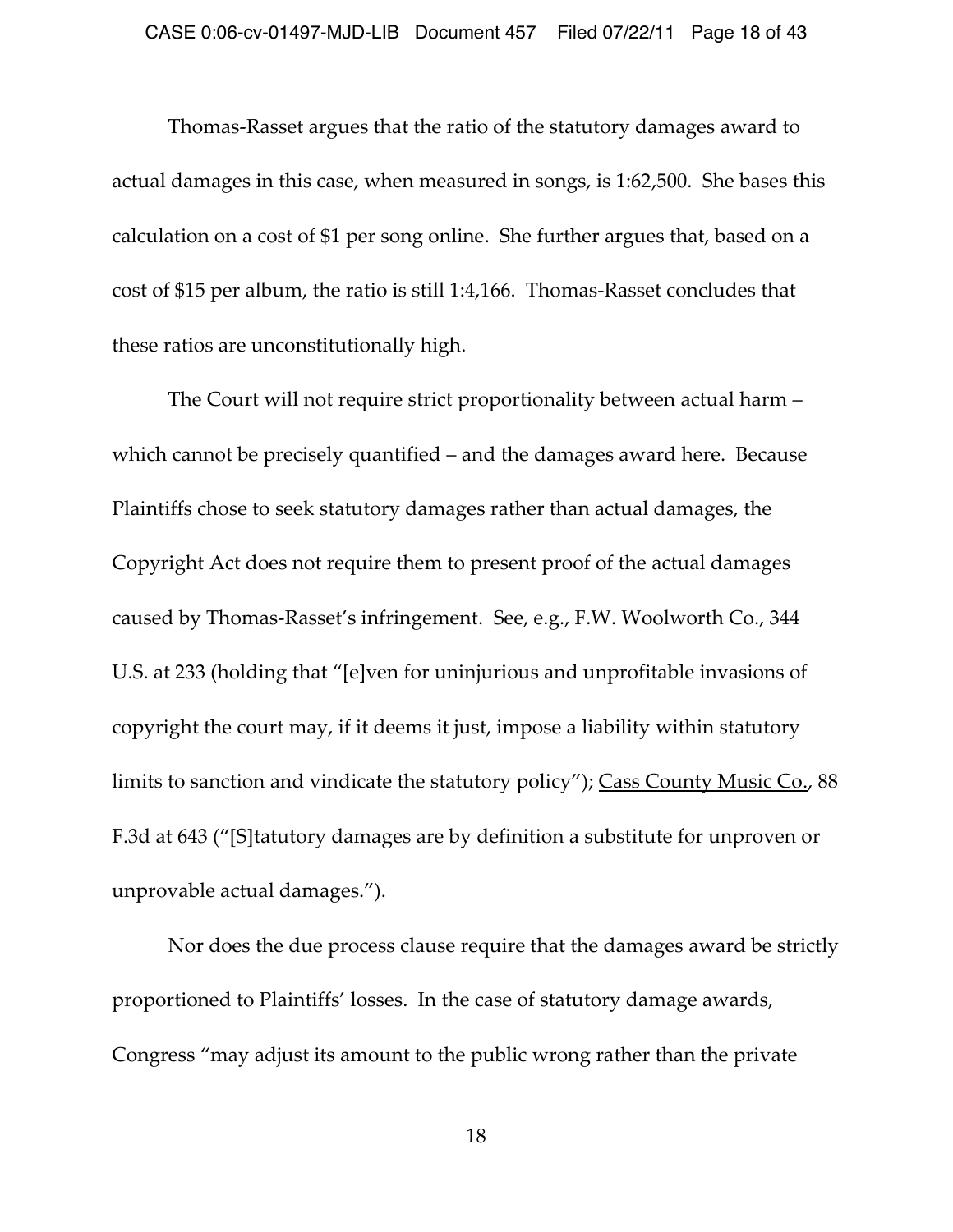injury, just as if [the penalty] were going to the state." Williams, 251 U.S. at 66 (citation omitted). Therefore, due process does not "require that [the statutory damages award] be confined or proportioned to [the plaintiff's] loss or damages." Id. However, because statutory damages have, in part, a compensatory purpose, "assessed statutory damages should bear some relation to the actual damages suffered." Bly v. Banbury Books, Inc., 638 F. Supp. 983, 987 (E.D. Pa. 1986).

#### **c) The Factual Support for Actual Damages Inflicted**

Thomas‑Rasset argues that there is no evidence of harm caused by her actions – if Plaintiffs were damaged, it was by Kazaa or Kazaa users as a whole, not by Thomas‑Rasset in particular. She notes that Plaintiffs' witnesses could not testify about their specific profit margins on any of the 24 songs at issue; nor could they testify to how many third parties, other than MediaSentry, received any of the 24 songs from Defendant. Thomas‑Rasset points out that, even if **she** had not shared the 24 songs on Kazaa, those same popular songs would have been available on Kazaa from other users. She concludes that, therefore, Plaintiffs failed to prove any actual injury based on Defendant downloading the 24 songs rather than buying them.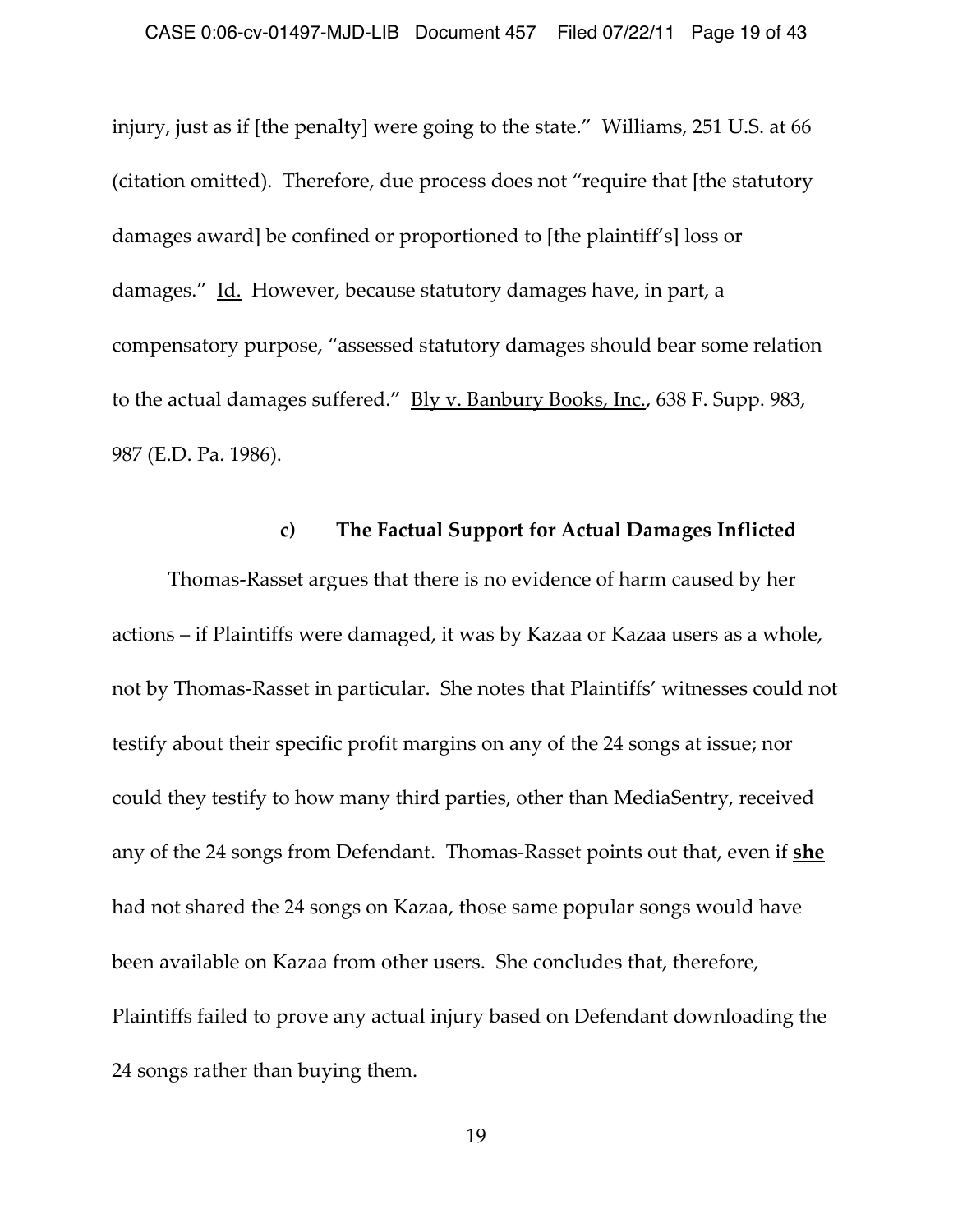Plaintiffs contend that their actual damages were far greater than the cost of purchasing the songs on iTunes or the CD albums containing the songs.The evidence showed that Thomas‑Rasset willfully infringed 24 of their copyrighted sound recordings. The songs, along with almost 2,000 others, were in Thomas-Rasset's directory, which she shared with the millions of users of the Kazaa network. Plaintiffs' songs were accessible for free downloading by millions of Kazaa users who could subsequently share them with others. Plaintiffs argue that the valuation of actual damages cannot be limited to the harm only caused by reproducing 24 songs.

Plaintiffs further note that Wade Leak testified that illegal online distribution not only causes the loss of the potential sale of that song to the downloader, but also causes a devaluing of the copyright in general because the marketplace becomes accustomed to obtaining music for free. Leak and JoAn Cho testified that it was difficult for Plaintiffs to compete in the legitimate market with an illegal peer-to-peer market providing access to the same recordings for free. Plaintiffs argue that offering the sound recordings for free – and thus, completely devaluing the recordings – causes more damage to the value of their copyright than if Defendant had attempted to illegally sell them at a high profit.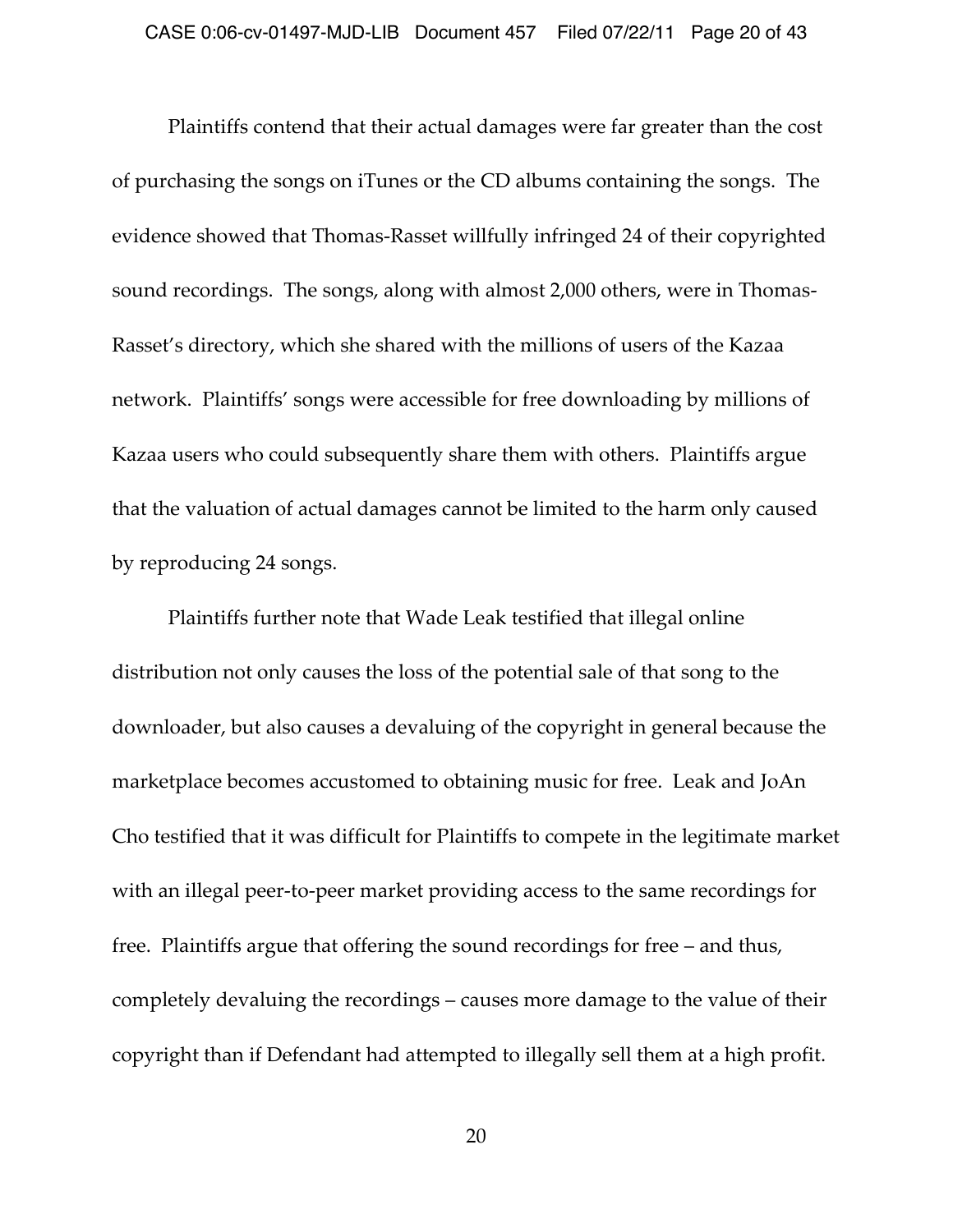See F.W. Woolworth, 344 U.S. at 232 (recognizing that "sales at a small margin might cause more damage to the copyright proprietor than sales of the infringing article at a higher price").

Plaintiffs' witnesses further testified that the cost of obtaining a license to engage in Thomas‑Rasset's conduct would be prohibitive: in order to obtain an unlimited license to distribute music online for free, a person would have to buy the entire recording company. Even the cost of an unlimited license for one popular individual sound recording would cost millions of dollars – the entire value of the track.

Plaintiffs argue that Thomas‑Rasset's infringement deprived them of the profits they might have made not only from Defendant, but also from an unknowable number of other Kazaa users as well. They point out that widespread peer-to-peer infringement has damaged the value of copyrighted sound recordings as a whole. Overall, online piracy has cost the recording industry billions of dollars and has threatened its viability.

The very nature of the peer-to-peer network used by Thomas-Rasset made it impossible for Plaintiffs to specifically quantify the damage done by Thomas-Rasset, because Kazaa does not keep logs of the works that she distributed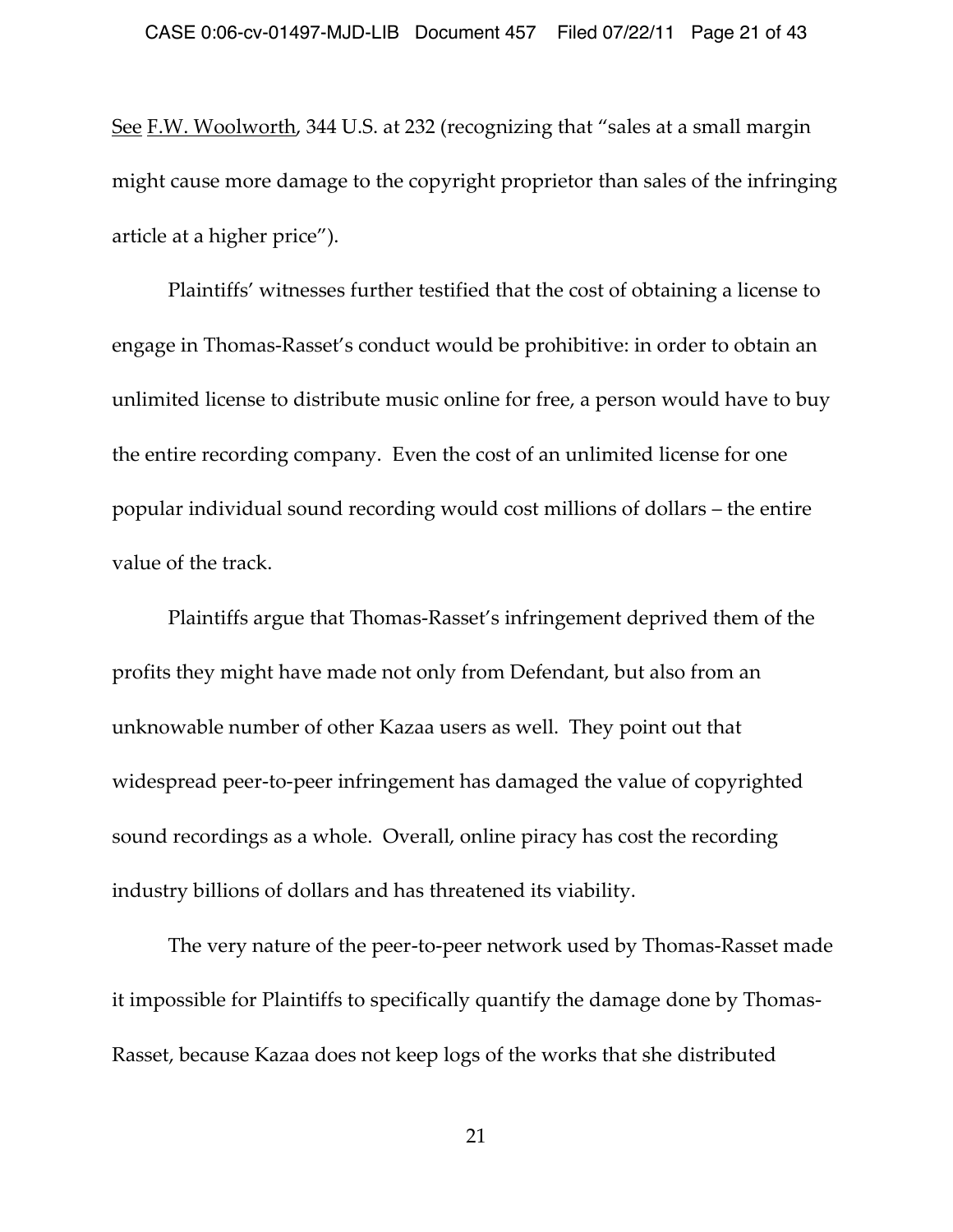illegally and does not permit third parties to see what works she distributed. Thomas‑Rasset placed all 24 of Plaintiffs' works in her Kazaa shared folder, kept them in that folder, and kept her computer on and connected to the Internet for an extended period of time with Kazaa running, likely distributing these works to countless other Kazaa users. Defendant's own misconduct made it difficult to quantify the damage that she caused. The Court rejects her suggestion that she caused no harm. At the same time, while online piracy as a whole may have caused billions in damages, there is simply no basis for attributing more than a miniscule portion of that damage to Thomas‑Rasset.

#### **d) Evidence of Willfulness and the Need for Deterrence**

As the Court instructed the jury, factors other than the damages caused and gains obtained by the defendant's infringement are relevant to the decision of the proper amount of statutory damages. Facts that go to the deterrence aspect of statutory damages, such as a defendant's willfulness or innocence, and incorrigibility, are also relevant. The jury found that Thomas-Rasset acted willfully. Thomas-Rasset testified that she had studied Napster in college and that, before 2003, she had learned that copying and distributing copyrighted music recordings over the Internet without the owner's permission was against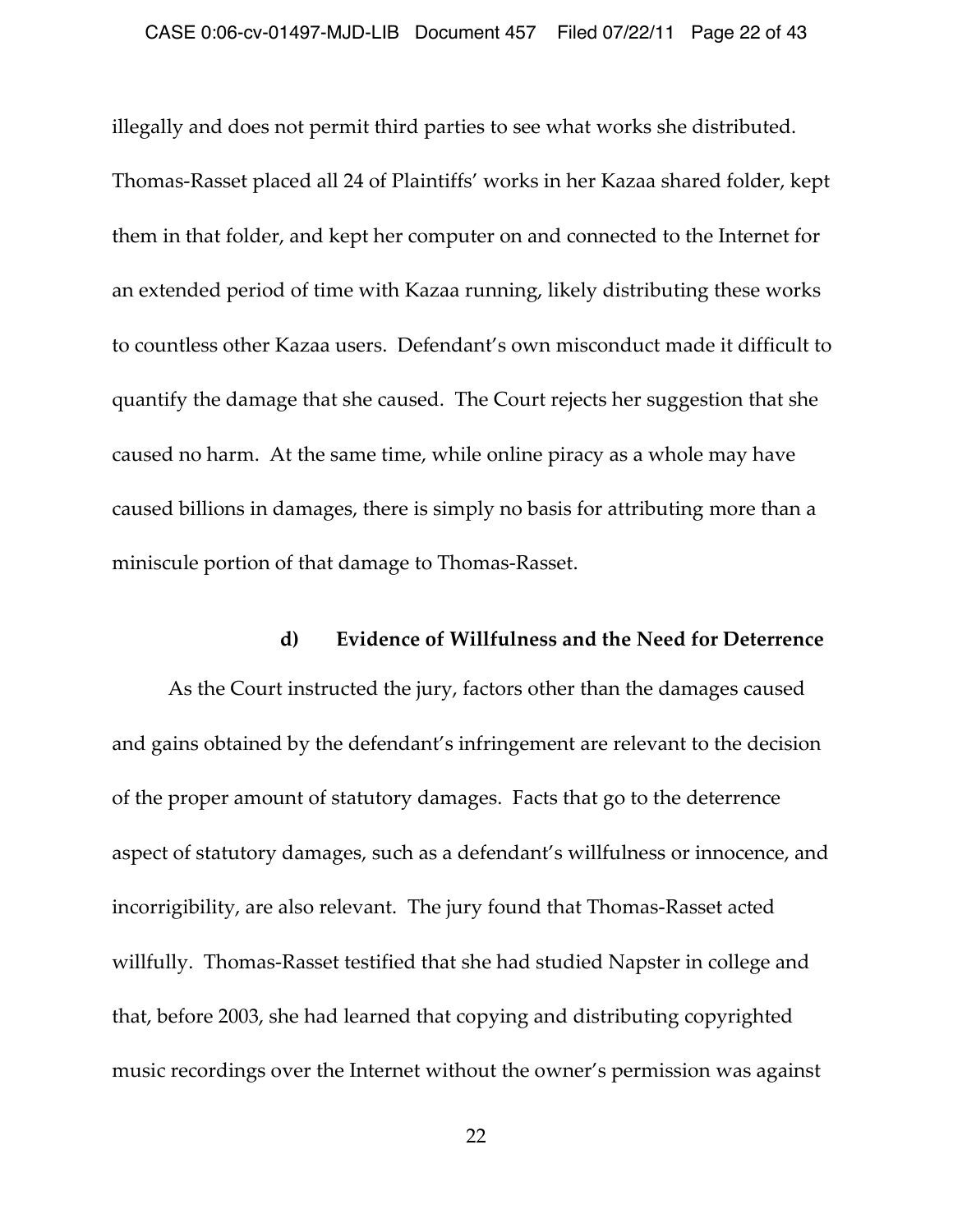the law. Therefore, she was aware that downloading songs off of and distributing songs via Kazaa was illegal.

Moreover, Thomas‑Rasset refused to accept responsibility for downloading and distributing the infringing sound recordings. She lied in her trial testimony by denying responsibility for her infringing acts and, instead, casting possible blame on her children and ex‑boyfriend for her actions. Thomas‑Rasset's past refusal to accept responsibility for her actions raises the need for strong deterrence.

#### **e) Williams Factors**

Having analyzed the harm caused by Thomas‑Rasset's actions, the willfulness of her infringement, and the need for deterrence, the Court now addresses whether the \$1.5 million statutory damages award passes muster under the Williams standard. The Williams court highlighted three factors when analyzing whether the statutory damages award complied with the due process clause: "the interests of the public, the numberless opportunities for committing the offense, and the need for securing uniform adherence to established passenger rates." Williams, 251 U.S. at 67. The Court examines each factor with regard to this case.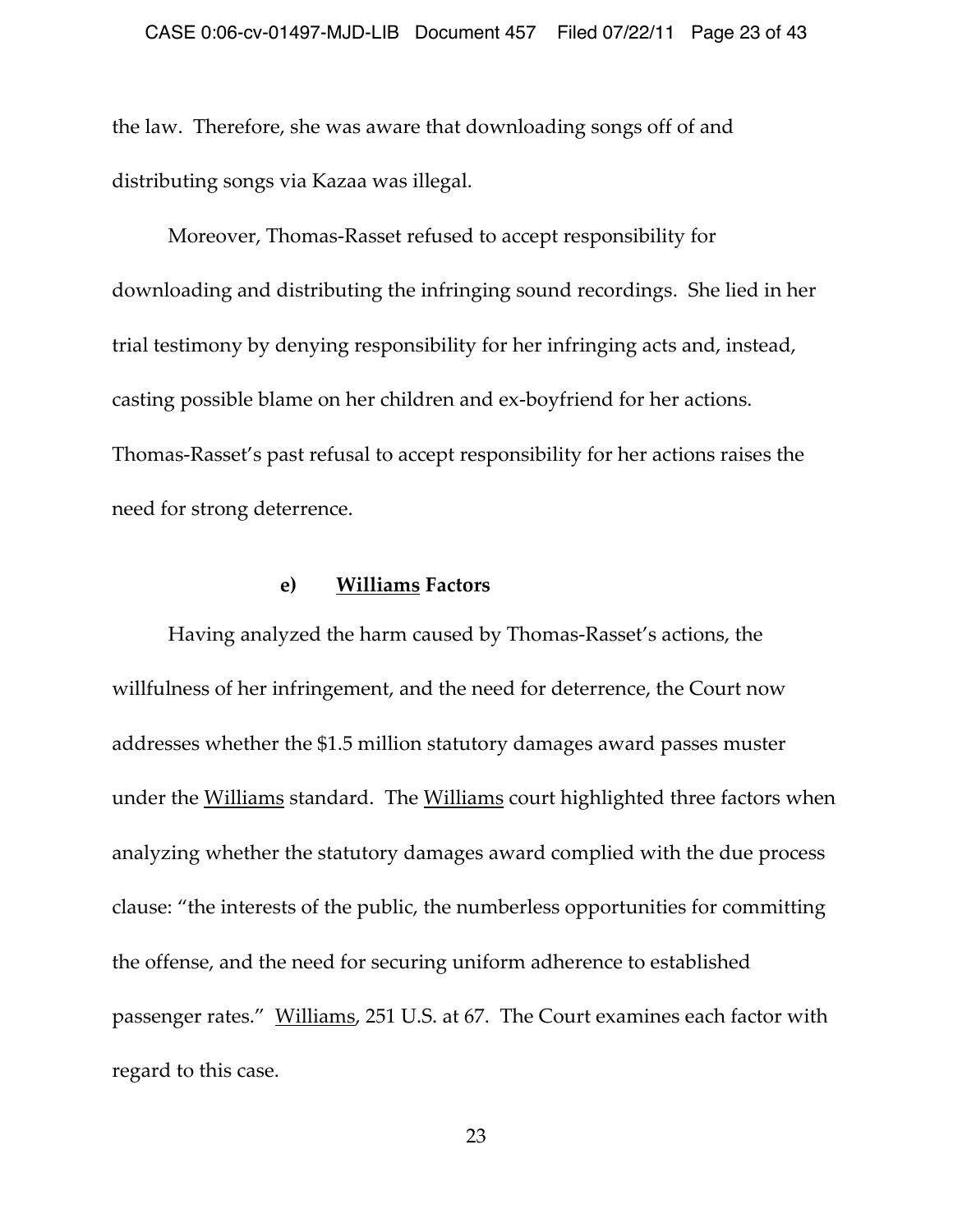#### **(1) Public Interest**

Thomas‑Rasset argues that there is no public interest at play in this case. She notes that she is an individual, not a company providing a necessary public service, like the railroad in Williams. She claims that this lawsuit only vindicates the recording companies' private pecuniary interests, not the general rights of the public. The Court disagrees.

There is a significant public interest in vindicating copyright. In fact, "the primary object in conferring the monopoly lie[s] in the general benefits derived by the public from the labors of authors." United States v. Paramount Pictures, 334 U.S. 131, 158 (1948). Copyright "is a means by which an important public purpose may be achieved. It is intended to motivate the creative activity of authors and inventors by the provision of a special reward, and to allow the public access to the products of their genius after the limited period of exclusive control has expired." Sony Corp. of America v. Universal City Studios, Inc., 464 U.S. 417, 429 (1984). The public has a strong interest in rewarding and protecting copyright owners in order to encourage the creation of valuable works to be shared with the public.

#### **(2) Opportunities for Committing the Offense**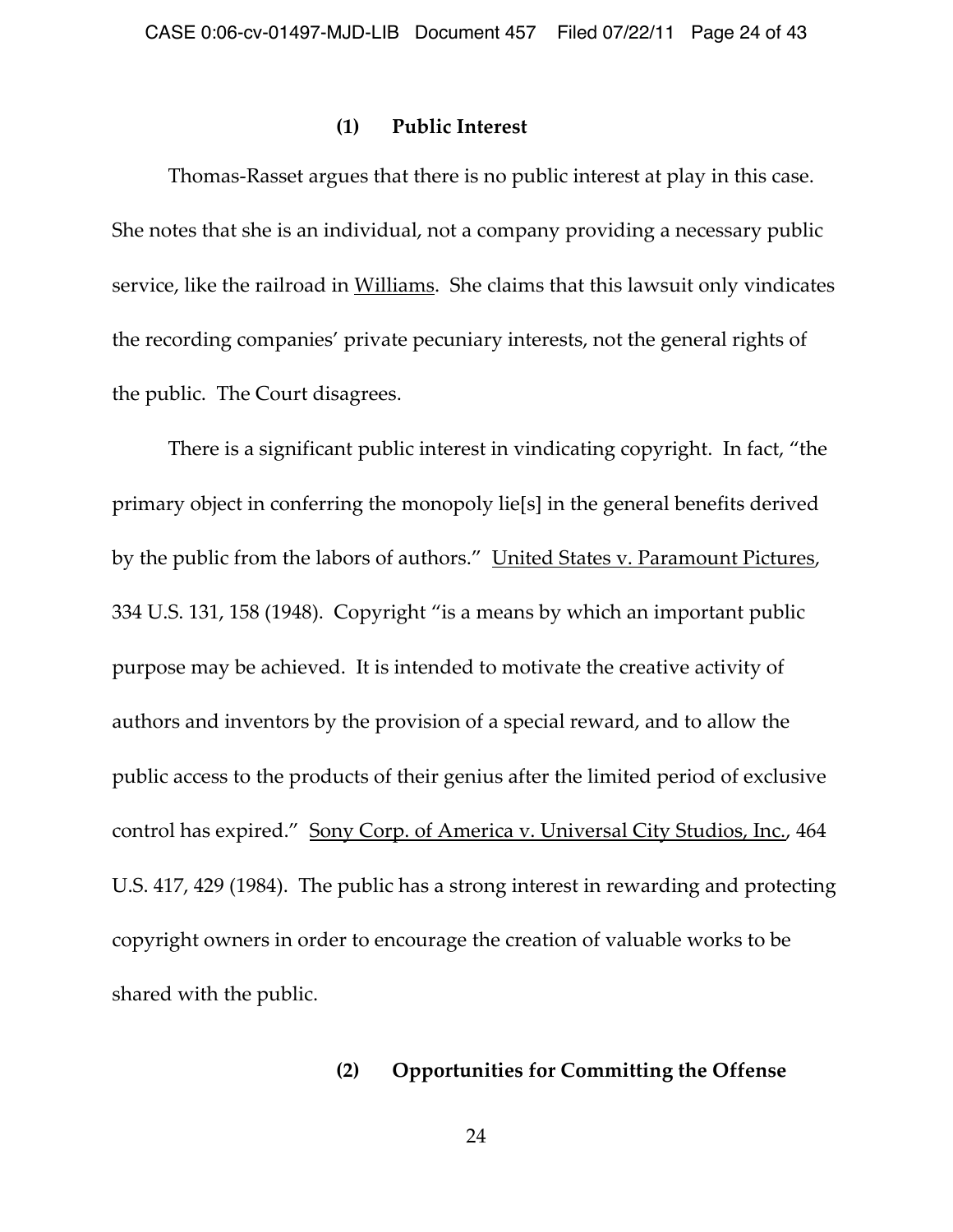Due to the nature of peer-to-peer networks, such as Kazaa, there are numberless opportunities for Thomas‑Rasset – and other individuals – to commit infringement of copyrighted sound recordings. It is easy, costless, and quick to infringe online. There are millions of users seeking to download and distribute sound recordings. There are countless sound recordings and other copyrighted material to be infringed. Kazaa was capable of allowing the sharing of hundreds of millions of files at a time. At the time that MediaSentry interacted with Thomas‑Rasset on Kazaa, there were more than 2 million users online sharing more than 800 million files. Thomas-Rasset, herself, compiled almost 2,000 songs in her Kazaa shared folder. Because of the design of peer-to-peer networks, such as Kazaa, copyright holders face formidable challenges in identifying and stopping infringers. It is clear that there are "numberless opportunities for committing the offense" of illegally downloading and distributing sound recordings online.

#### **(3) Need for Securing Uniform Adherence**

The third Williams factor was "the need for securing uniform adherence to established passenger rates." The need for deterrence also exists in this case. Online infringement is easy to complete; it causes real damage to the copyright

25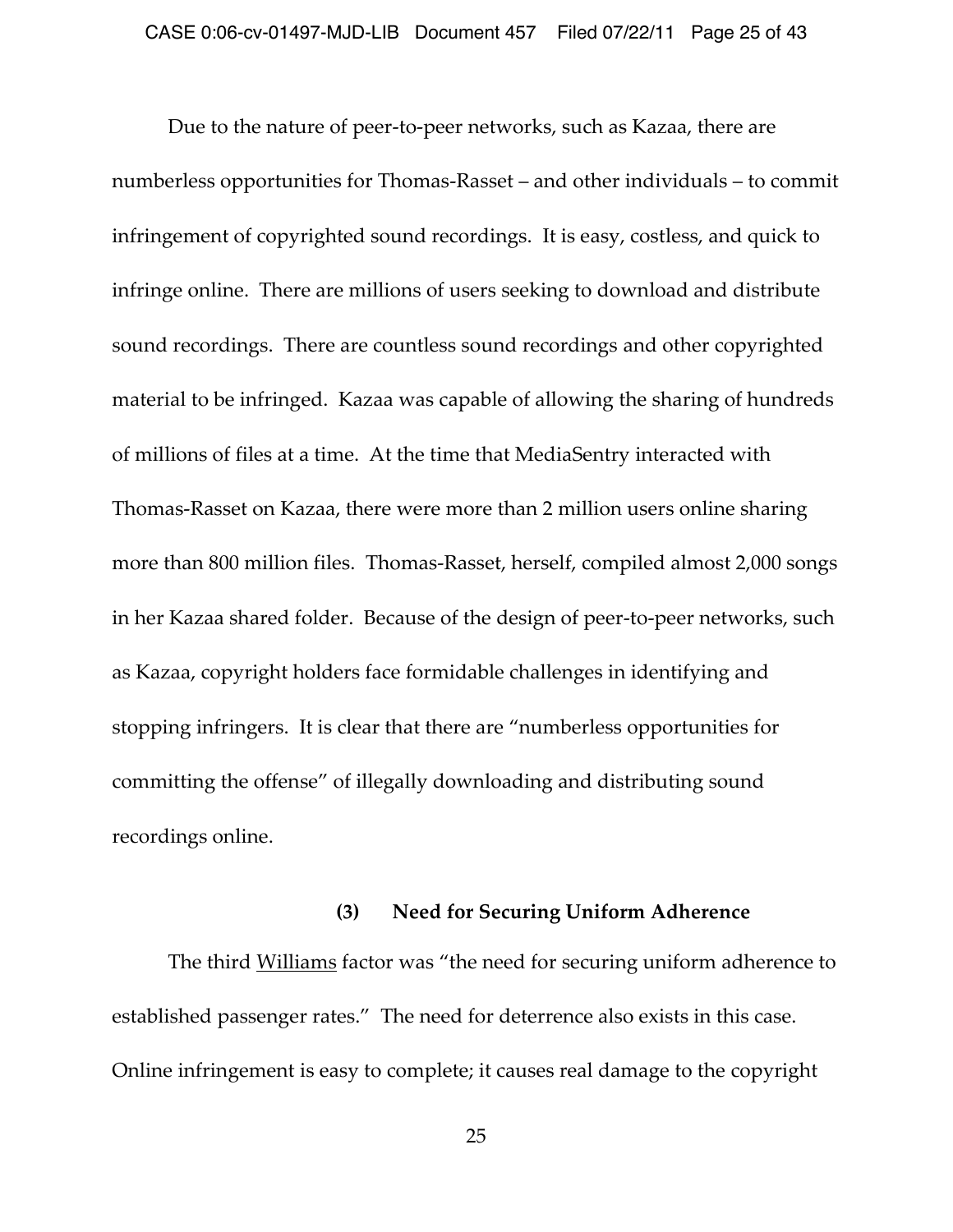holders, and, thereby injures the public by leading to a decrease in the incentive to create artistic works; and it is widespread.

# **f) Unconstitutional Severity and Oppressiveness of the Award**

To protect the public's interest in enforceable copyrights, to attempt to compensate Plaintiffs, and to deter future copyright infringement, Thomas-Rasset must pay a statutory damages award. Plaintiffs have pointed out that Thomas‑Rasset acted willfully, failed to take responsibility, and contributed to the great harm to the recording industry inflicted by online piracy in general. These facts can sustain the jury's conclusion that a substantial penalty is warranted. However, they cannot justify a \$1.5 million verdict in this case.

As the Court noted in its January 2010 Order, Thomas-Rasset was not a business acting for profit. Instead, she was an individual consumer illegally seeking free access to music for her own use. Congress set a high maximum for statutory damages in order to ensure that damages awards could be large enough to outweigh the potential gain from infringing. In the case of commercial actors, the potential gain in revenues is enormous and enticing to potential infringers. In the case of an individual, like Thomas‑Rasset, who infringes by using peer-to-peer networks, the potential gain from infringement is access to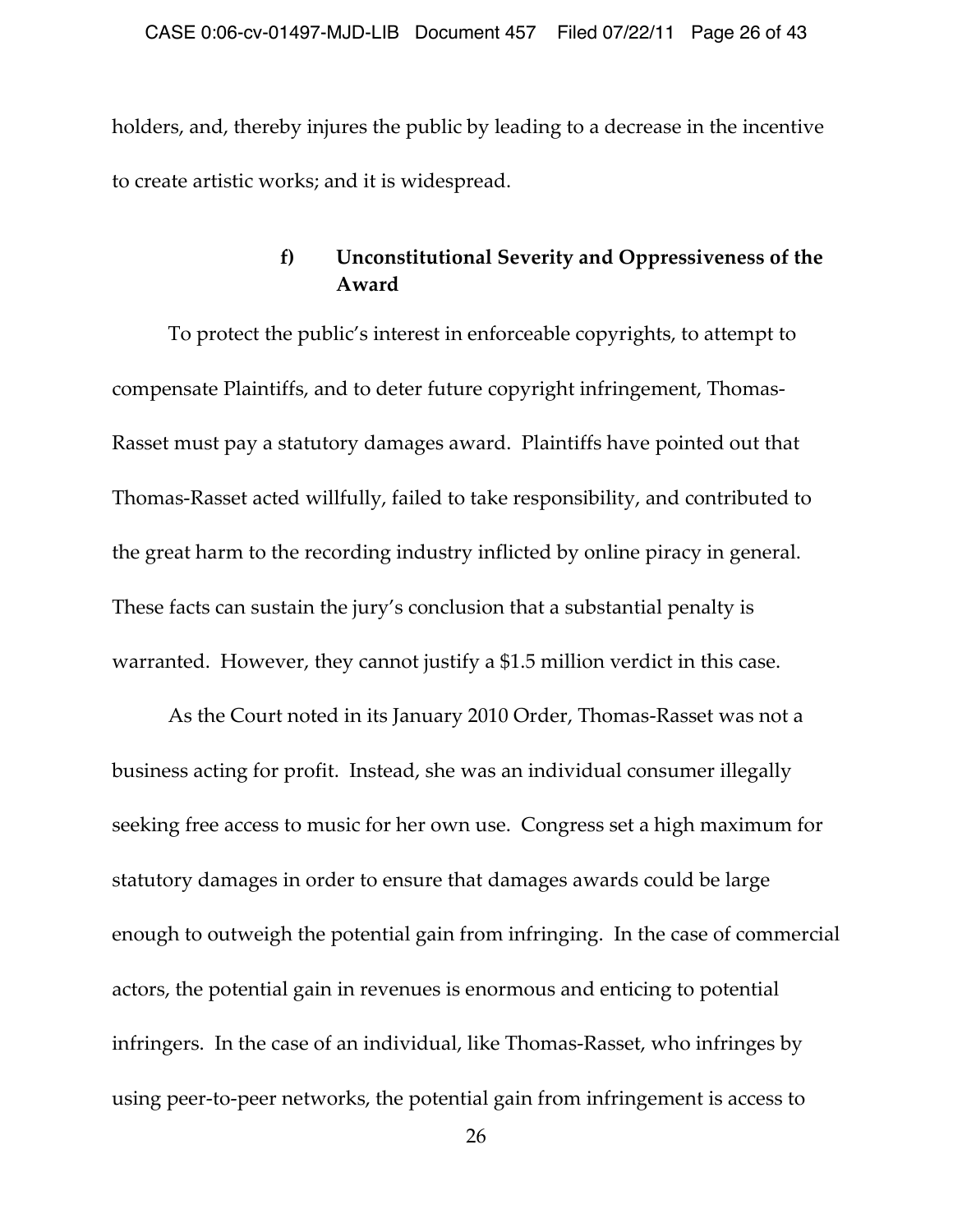free music to build a personal library, which could be purchased, at most, for thousands of dollars, not the possibility of hundreds of thousands – or even millions – of dollars in profits. Although Plaintiffs highlight cases upholding large statutory damages awards under the Copyright Act, all involve commercial infringers – businesses, not private individuals committing infringement for their personal use. In fact, the only case in which the court examined the constitutionality of a large statutory damages award against a non‑commercial, individual downloader is **Sony BMG Music Entertainment v. Tenenbaum**, in which the Judge Gertner reached the same conclusion of unconstitutionality as this Court now reaches. See 721 F. Supp. 2d 85, 116 (D. Mass. 2010). There is no doubt that a multi‑million dollar penalty is overkill to deter a private individual from obtaining free songs online. The need for deterrence cannot justify a \$1.5 million verdict for stealing and illegally distributing 24 songs for the sole purpose of obtaining free music.

Nor can the damage suffered by Plaintiffs support this verdict. Plaintiffs were not required to prove their actual damages, and the Court does not shift that burden to them now. Even so, the possible actual damage weighs in the Court's analysis. One purpose of statutory damages under the Copyright Act is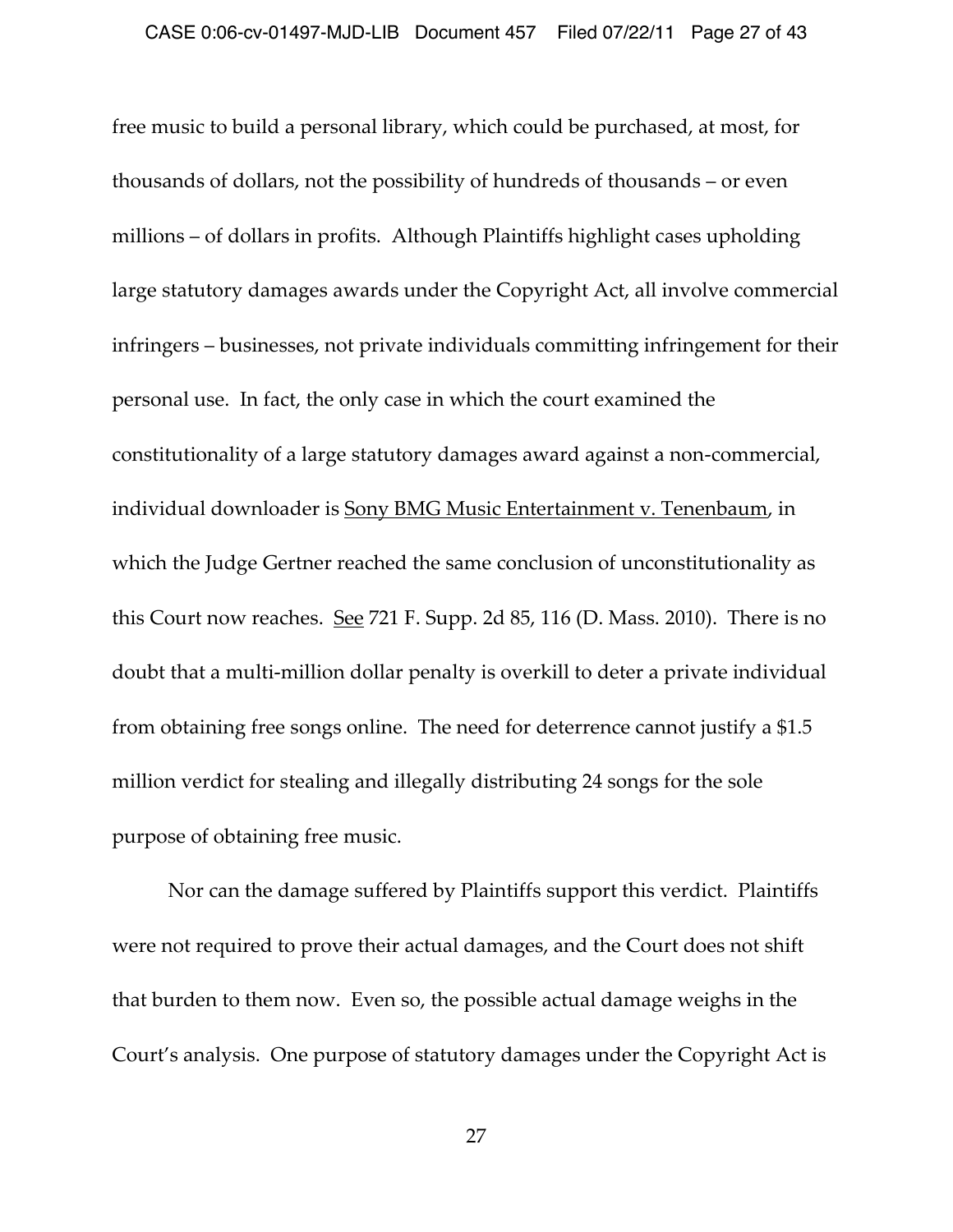to act as a substitute for actual damages when they are difficult to calculate. However, as the Court has already explained, statutory damages must still bear **some** relation to actual damages.

Plaintiffs cannot calculate how many other computer users committed infringement with the illegal copies of works accessed from Thomas‑Rasset or the amount of damage that their access caused. Detecting online piracy and identifying infringers on peer-to-peer networks is difficult and costly. The recovery to Plaintiffs must be sufficient to justify their expenditure in pursuing infringers.

The Court acknowledges that, in aggregate, illegal downloading has caused substantial, widespread harm to the recording industry. Thomas‑Rasset's individual acts of distribution likely led to distribution by an exponential chain of other users. She is a part of that chain, and her illegal actions contributed to the end result of widespread damage to Plaintiffs. These facts justify a statutory damages award that is many multiples higher than the simple cost of buying a CD or legally purchasing the songs online. Yet, although Thomas‑Rasset played a role in the web of online piracy, she played a miniscule role – she was one of more than 2 million users sharing more than 800 million files on the day that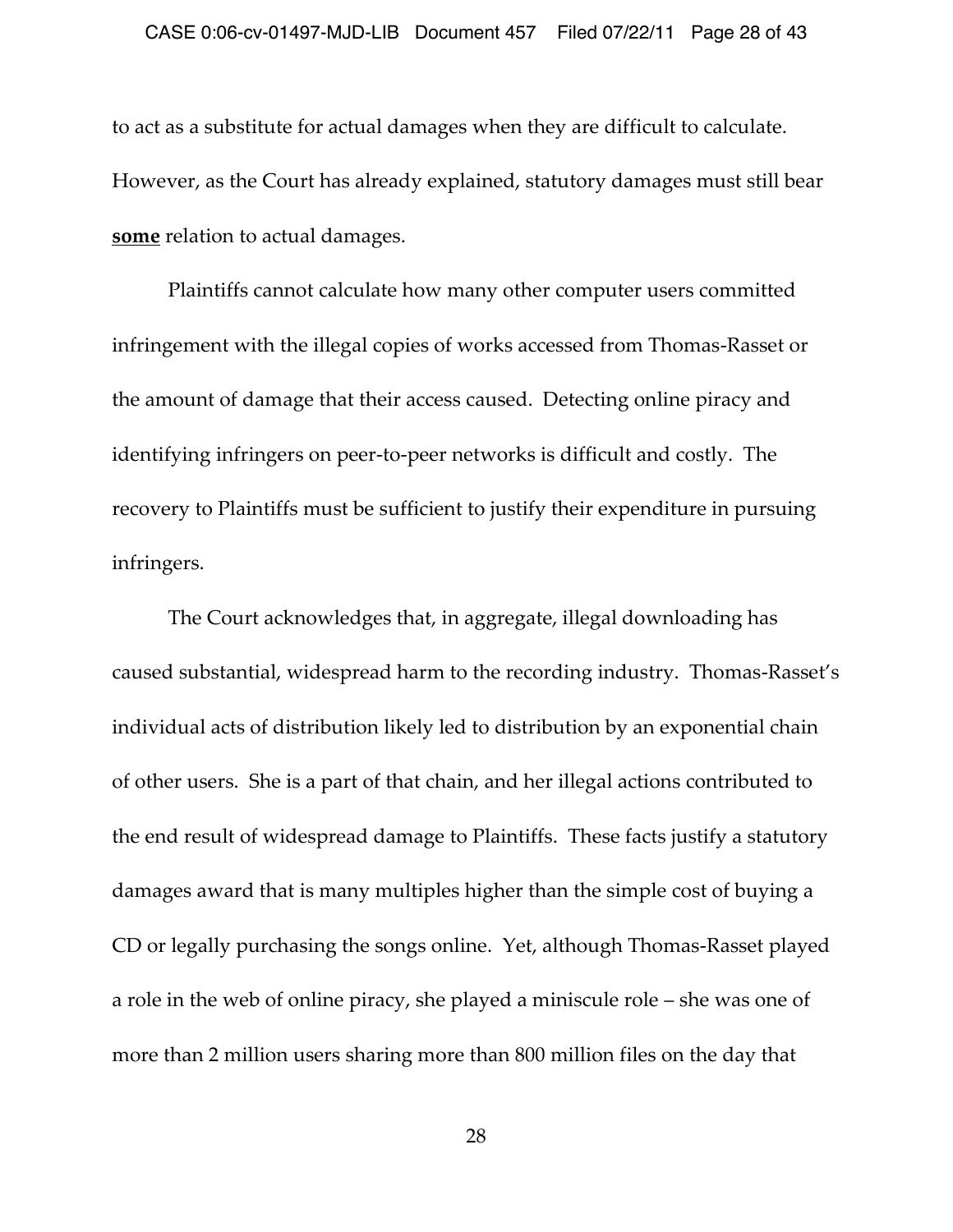MediaSentry obtained files from her. It cannot be that she must pay the damages caused by millions of individuals because she was one of two users caught, sued, and subjected to a jury trial.

The Court has weighed the near impossibility of quantifying the damages caused by the chain effect of Thomas‑Rasset's distribution of copyrighted sound recordings over the Internet, the substantial damages caused by online piracy in aggregate, the compelling need for deterrence in this particular case, and the formidable obstacles to identifying and pursuing infringers. The Court accords deference to the jury's verdict. Yet an award of \$1.5 million for stealing and distributing 24 songs for personal use is appalling. Such an award against an individual consumer, of limited means, acting with no attempt to profit, is so severe and oppressive as to be wholly disproportioned to the offense and obviously unreasonable.

## **4. The Maximum Constitutionally Allowable Statutory Damages Award in This Case**

### **a) Standard for Reduction under the Due Process Clause**

Because the Court concludes that the \$1.5 million award violates the due process clause, it must reduce the award to the maximum amount that will comply with due process. See Tenenbaum, 721 F. Supp. 2d at 117; see also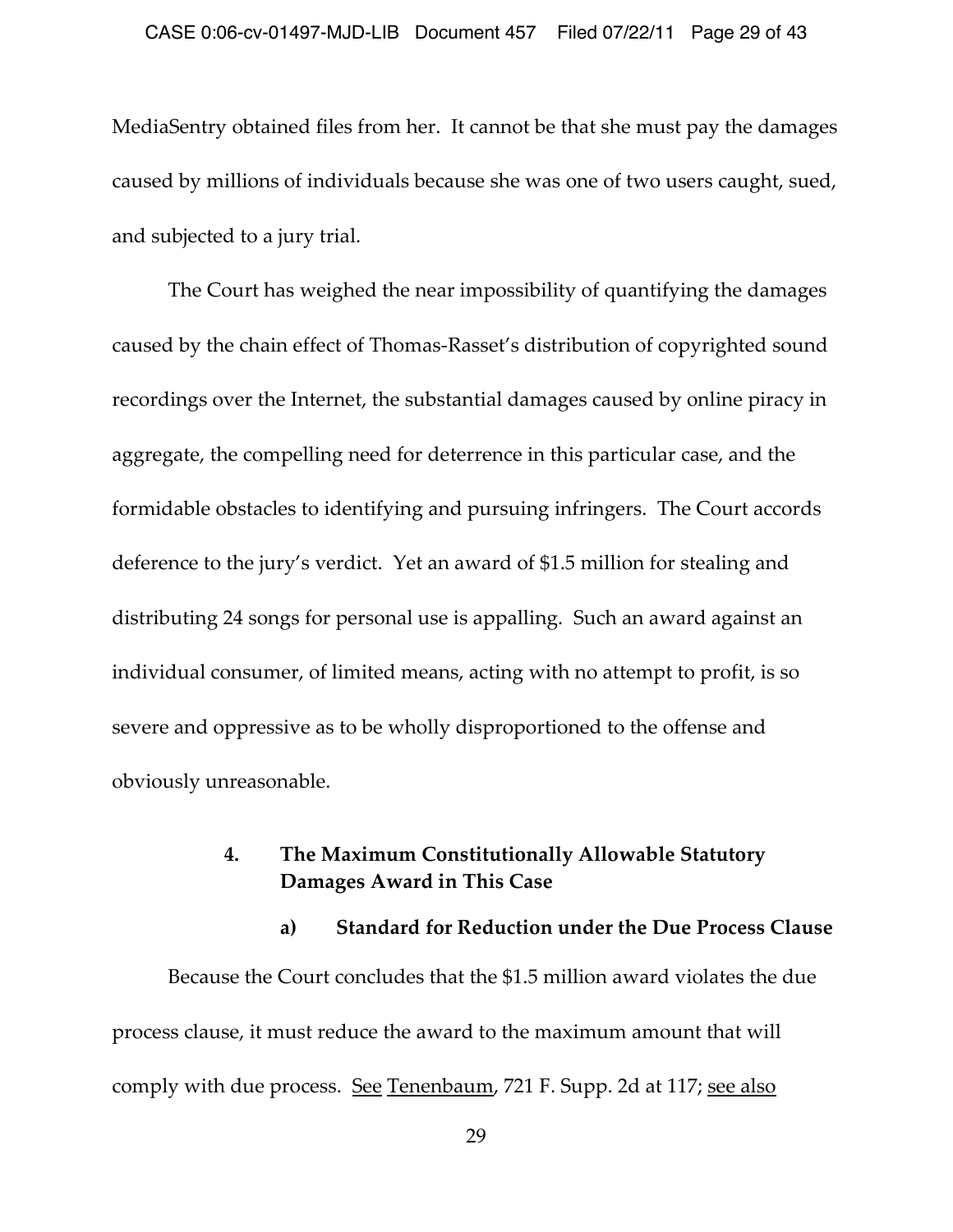Leatherman Tool Group, Inc. v. Cooper Indus., Inc., 285 F.3d 1146, 1152 (9th Cir. 2002) (reducing unconstitutionally high punitive damages award to the "maximum award . . . consistent with due process").

#### **b) Maximum Permissible Statutory Damages Award**

As the Court explained in its January 2010 Order, it cannot accept Thomas-Rasset's invitation to simply compare the costs of the pilfered songs on iTunes and reach the maximum permissible award. Thomas‑Rasset caused damages to Plaintiffs that are far ranging and difficult to calculate. By distributing the songs at issue online for free, Thomas‑Rasset exponentially increased Plaintiffs' damages. Additionally, unlike actual damages, statutory damages can include a deterrence component, which can justify a higher award. Here, Thomas-Rasset willfully infringed on Plaintiffs' copyrights and then denied responsibility for her infringing acts and, instead, blamed others. These facts justify a higher award to serve the increased need for deterrence.

Moreover, Plaintiffs elected to recover statutory damages **in lieu of** actual damages. Therefore, it would be improper to limit Plaintiffs' recovery based on a strict multiple of Plaintiffs' actual damages. In any case, the damages caused by Thomas‑Rasset's infringement cannot be calculated with precision.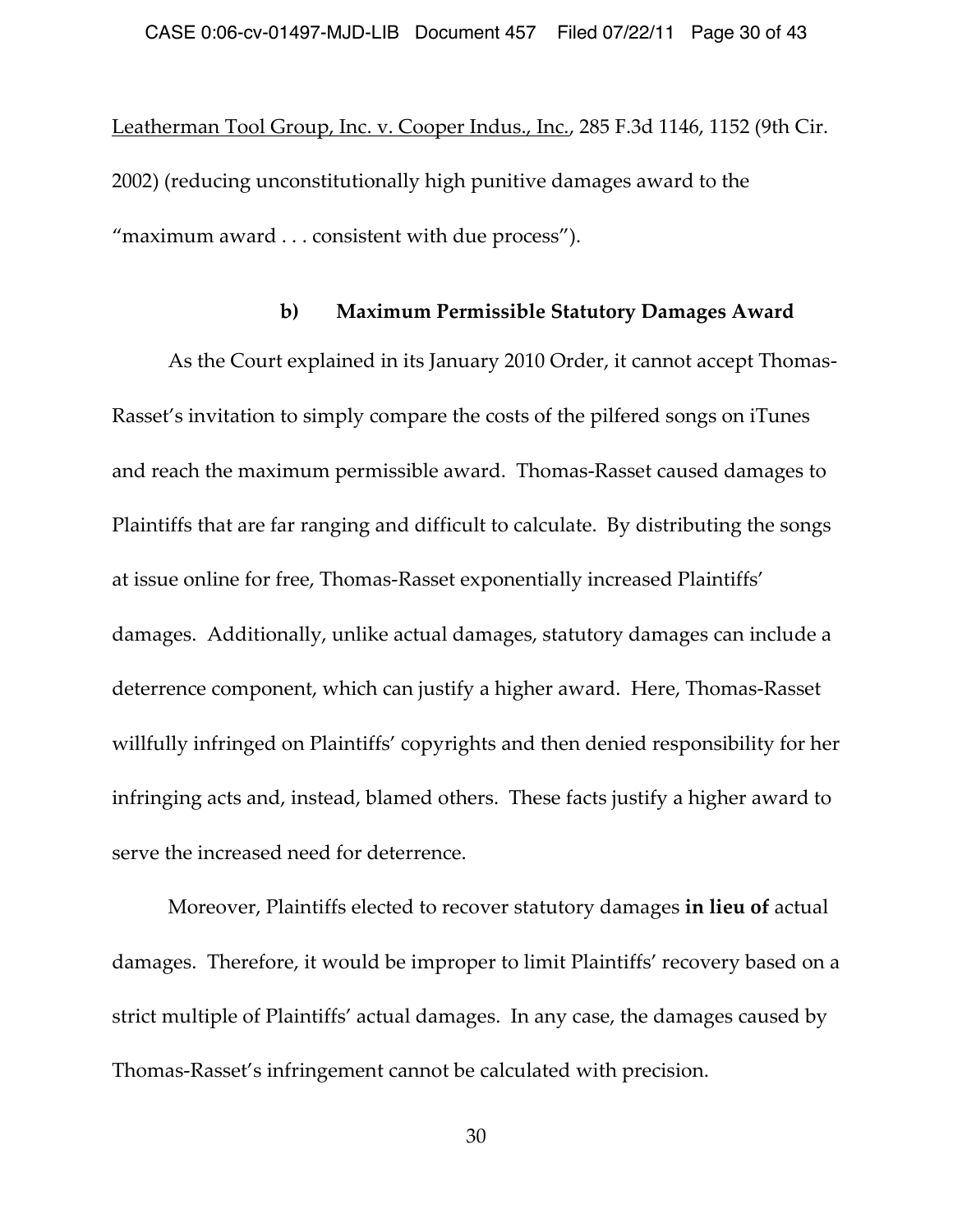The Court concludes that a statutory damages award of \$2,250 – 3 times the statutory minimum – per sound recording infringed is the maximum permitted under the due process analysis. As the Court explained in its January 2010 Order, there is a broad legal practice of establishing a treble award as the upper limit permitted to address willful or particularly damaging behavior. Federal statutes allow for an increase in statutory damages, up to triple statutory damages, when the statutory violation is willful or demonstrates a particular need for deterrence. See, e.g., Digital Millennium Copyright Act, 17 U.S.C. §  $1203(c)(4)$  (providing that "the court may increase the award of damages up to triple the amount that would otherwise be awarded" if the person committed the violation "within 3 years after a final judgment was entered against the person for another such violation"); Telephone Consumer Protection Act, 47 U.S.C. § 227(b)(3), (c)(5) (permitting court to increase statutory damages award "to an amount equal to not more than 3 times" the statutory damages amount of \$500, for willful or knowing violations). In these other contexts, treble statutory damages have been set as the permissible outer limit of statutory damages awards, even in the face of willful behavior.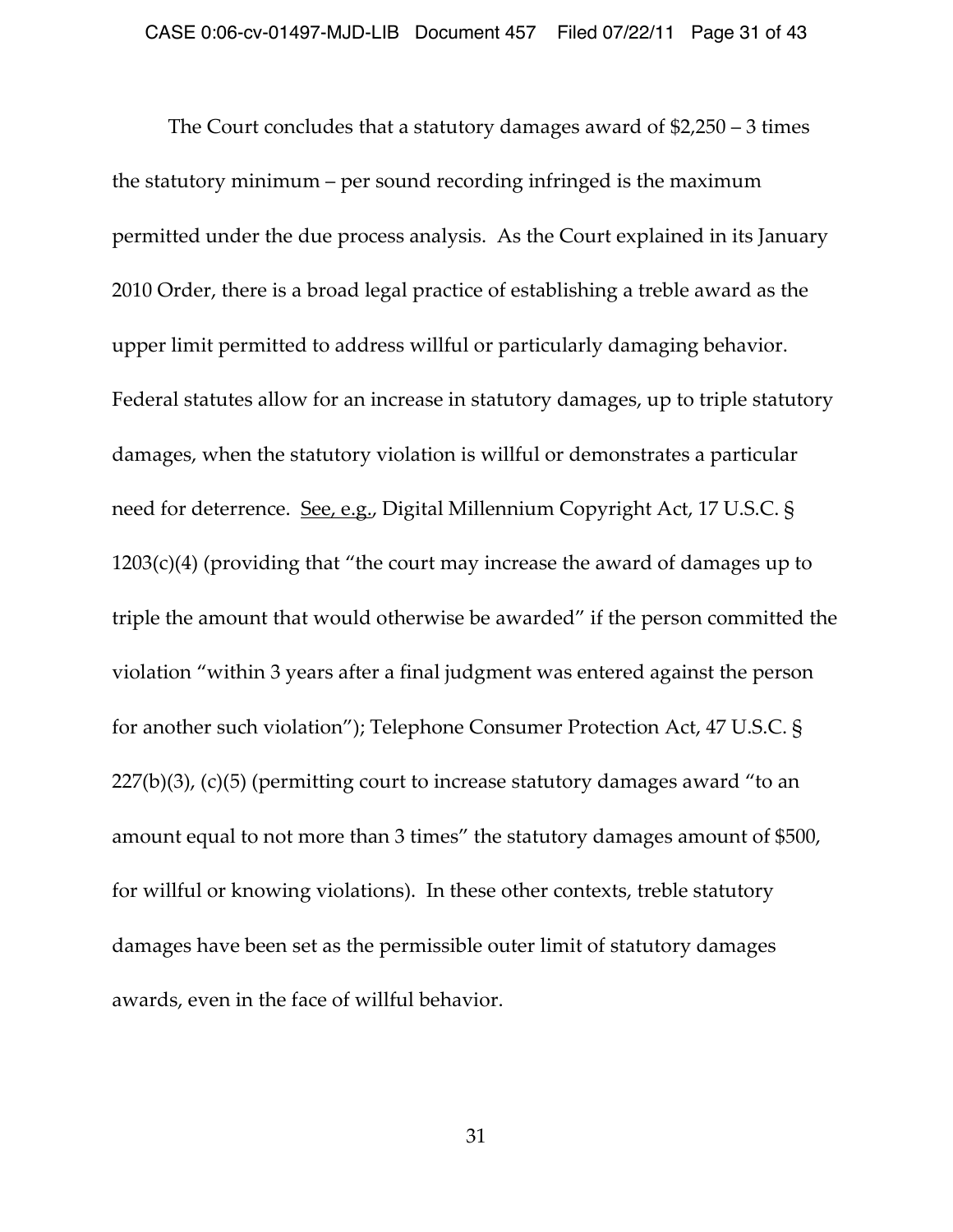Other statutes, while not trebling statutory damages, allow tripling of a dollar amount other than actual damages, such as the cost of settlement service, the defendant's profits, the amount of a fraudulent claim, or a month's rent. See, e.g., Real Estate Settlement Procedures Act, 12 U.S.C. § 2607(d)(2) ("Any person or persons who violate the prohibitions or limitations of this section shall be jointly and severally liable to the person or persons charged for the settlement service involved in the violation in an amount equal to three times the amount of any charge paid for such settlement service."); Lanham Act, 15 U.S.C. § 1117(b) (providing that, under certain circumstances involving the use of a counterfeit mark or designation, "the court shall, unless the court finds extenuating circumstances, enter judgment for three times such profits or damages, whichever amount is greater"); Civil Monetary Penalties Law, 42 U.S.C. § 1320a-7a(a) ("In addition, such a person shall be subject to an assessment of not more than 3 times the amount claimed for each such item or service in lieu of damages sustained by the United States or a State agency because of such [false] claim . . . ."); Mass. Gen. Laws ch. 186, § 14 ("Any person who commits any act in violation of this section [by interfering with a tenant's quiet enjoyment] shall also be liable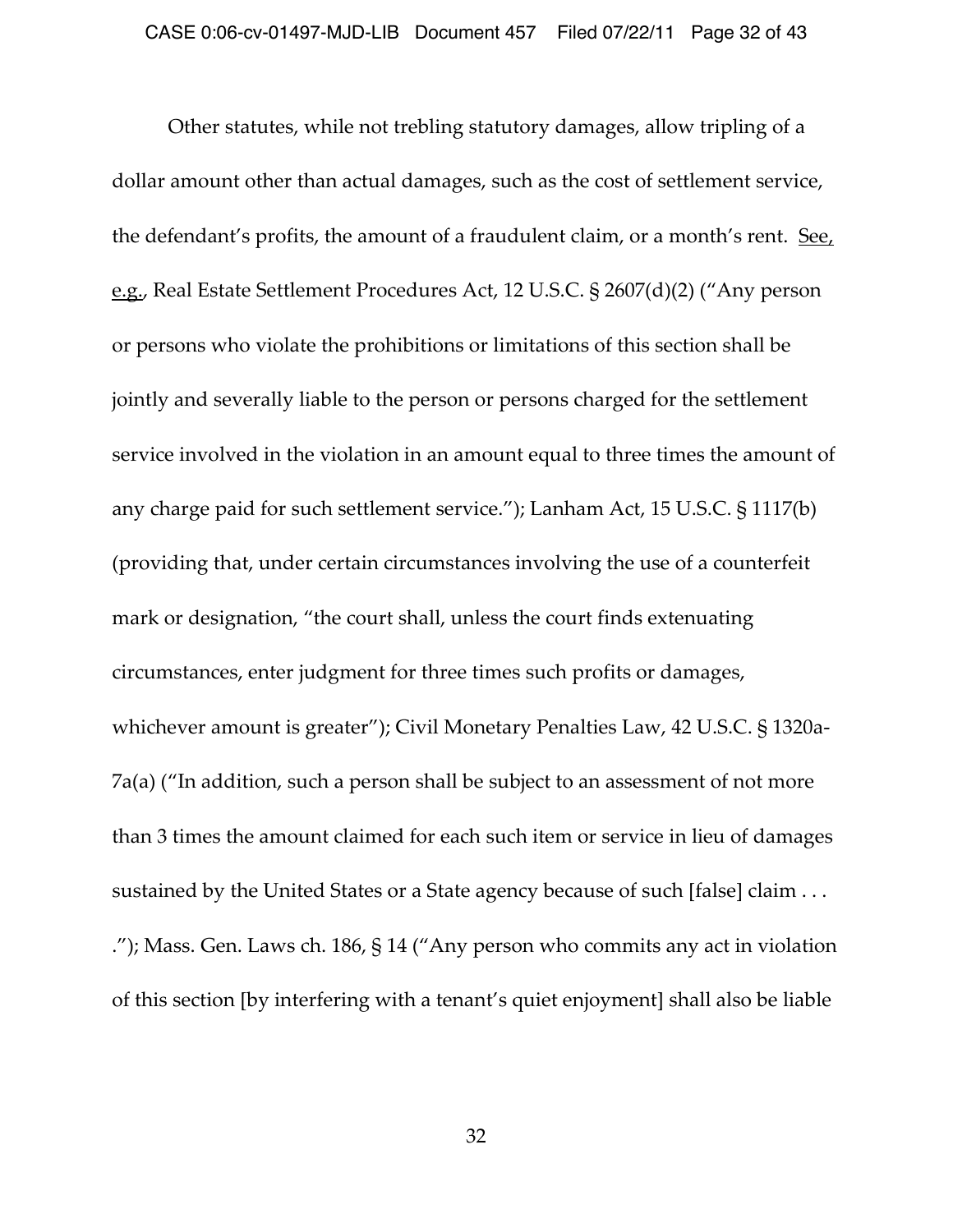for actual and consequential damages or three month's rent, whichever is greater  $\ldots$ ").

Many statutes permit the recovery of treble actual damages, either because of willful behavior or as a matter of course when Congress has found the violation to be particularly serious. See, e.g., Clayton Act, 15 U.S.C. § 15(a) (providing that "any person who shall be injured in his business or property by reason of anything forbidden in the antitrust laws . . . shall recover threefold the damages by him sustained"); Racketeer Influenced and Corrupt Organizations Act, 18 U.S.C. § 1964(c) (providing that "[a]ny person injured in his business or property by reason of a violation of section 1962 of this chapter . . . shall recover threefold the damages he sustains"); False Claims Act, 31 U.S.C. § 3729(a)(1) (establishing "civil penalty of not less than \$5,000 and not more than \$10,000 . . . plus 3 times the amount of damages which the Government sustains because of the act of that person"); Patent Act, 35 U.S.C. § 284 (providing that "the court may increase the damages up to three times the amount found or assessed"); Residential Lead‑Based Paint Hazard Reduction Act, 42 U.S.C. § 4852d(b)(3) ("Any person who knowingly violates the provisions of this section shall be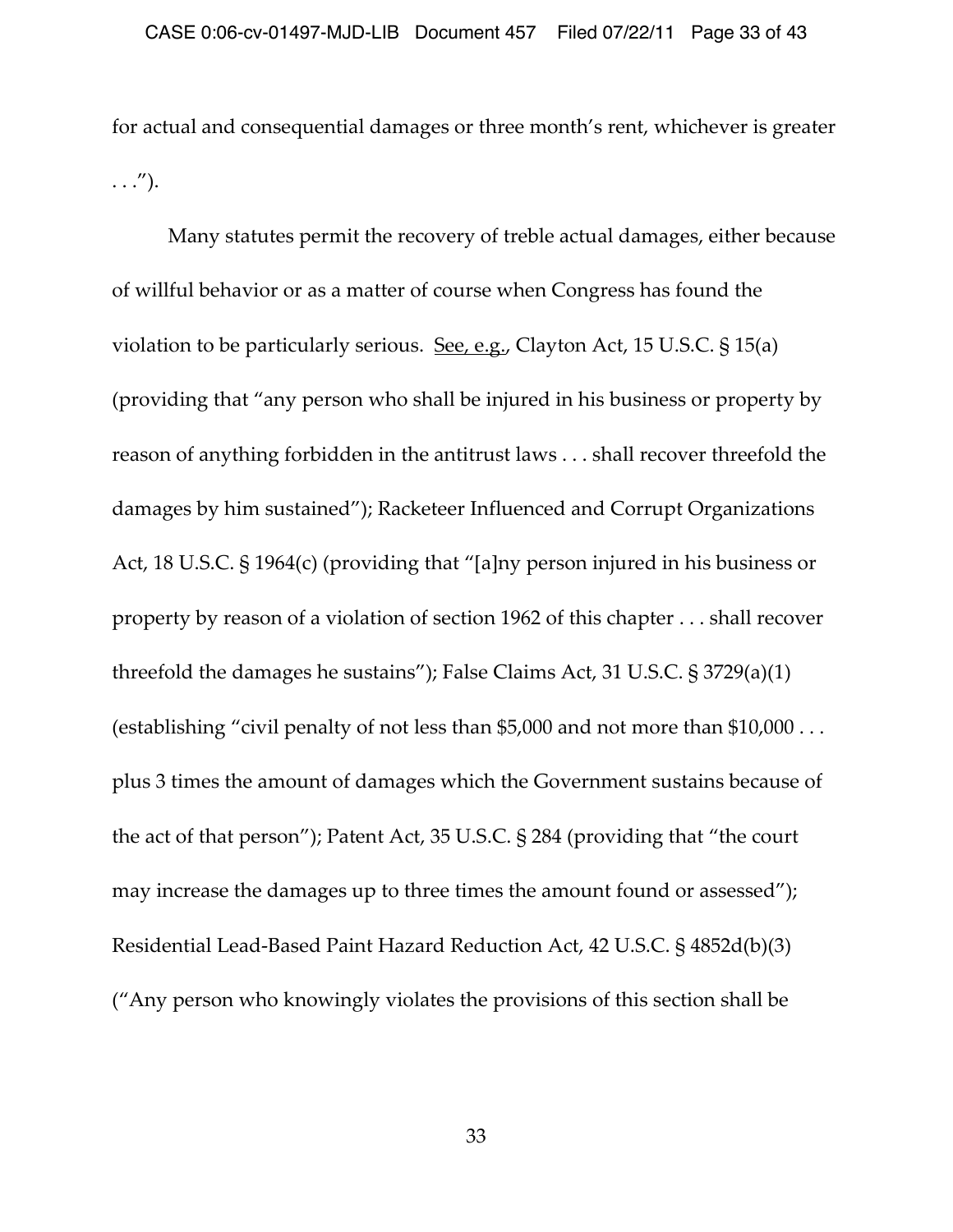jointly and severally liable to the purchaser or lessee in an amount equal to 3 times the amount of damages incurred by such individual.").

Finally, when statutory damages provisions do not provide specific guidance, courts have turned to the treble damages formula to address willful behavior. See, e.g., Zuffa, LLC v. Al‑Shaikh, Civil Action No. 10–00085–KD–C, 2011 WL 1539878, at \*9 (S.D. Ala. Apr. 21, 2011) (noting that, in awarding statutory damages for first time violations of the Communications Act of 1934, 47 U.S.C. § 605(e)(3)(C), where the court is permitted to increase the statutory damages award by an unspecified amount up to \$100,000 based upon a finding of willfulness and attempted gain, many courts have "multiplied the amount of statutory damages awarded . . . by three (3), to compute the amount of enhanced damages") (gathering cases).

There is no treble damages provision included within the Copyright Act, and this Court does not seek to insert such a provision. The Court concludes that in this particular case, involving a first-time willful, consumer infringer who committed illegal song file‑sharing for her own personal use, \$2,250 per song, for a total award of \$54,000, is the maximum award consistent with due process. See also Tenenbaum, 721 F. Supp. 2d at 117 (concluding that "an award of \$2,250 per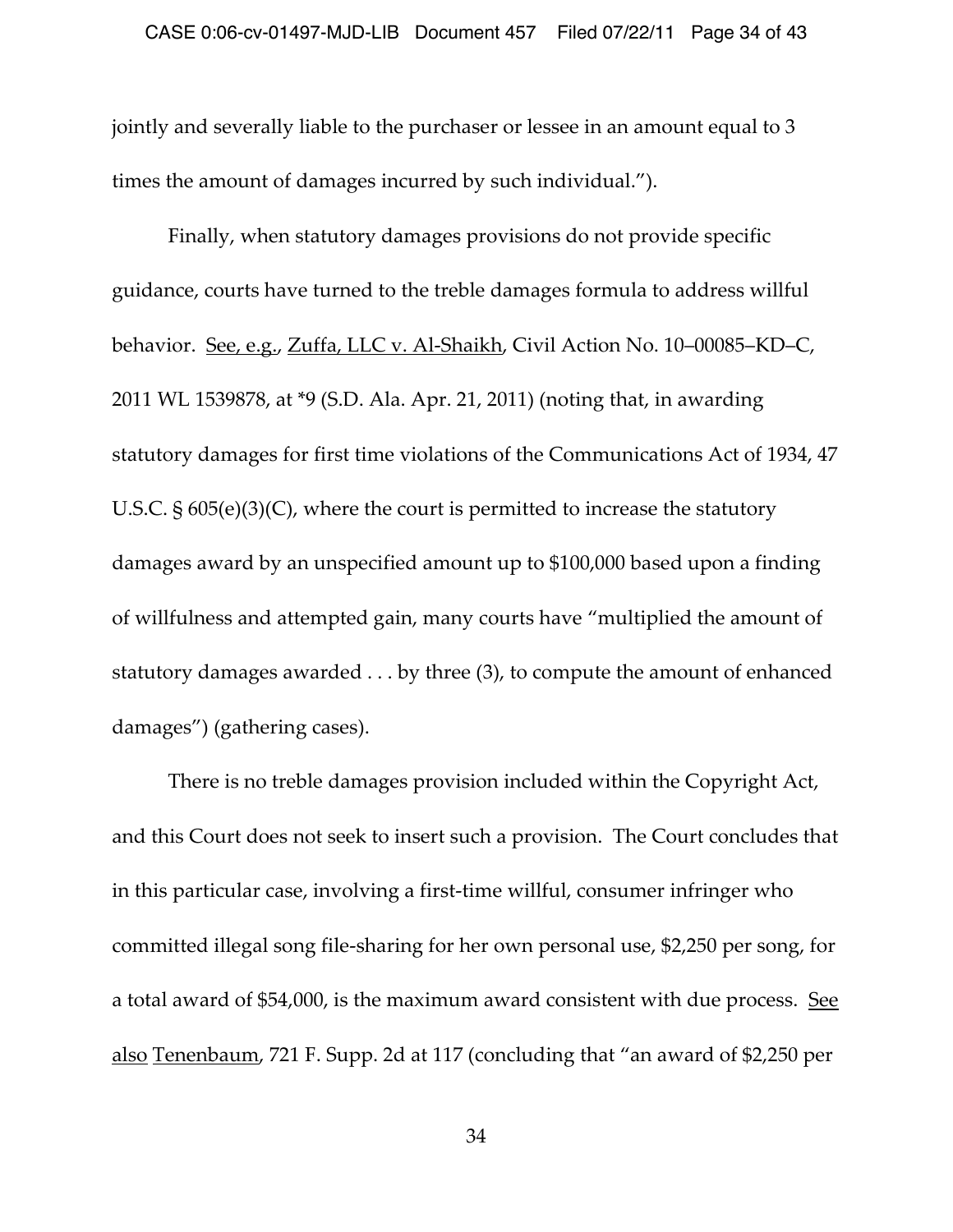song, three times the statutory minimum, is the outer limit of what a jury could reasonably (and constitutionally) impose in this case" )(footnote omitted).

The Court must settle upon a precise dollar amount that is the maximum award permissible, yet any specific dollar amount will appear to be somewhat arbitrary. Why is an award of \$2,251 per song oppressive while an award of \$2,250 is not? See Tenenbaum, 721 F. Supp. 2d at 117‑18 ("Some will undoubtedly murmur that my decision to draw the constitutional line at \$2,250 per infringed work is to some extent arbitrary. But this criticism applies to any line drawing process; it is always possible to argue that the line should have been drawn a bit differently."). The Court must arrive upon a tangible dollar amount. Having carefully weighed all of the relevant factors, the Court concludes that, in this case, setting the limit at three times the minimum statutory damages amount is the most reasoned solution.

This award constitutes the maximum amount a jury could award, consistent with the due process clause. This reduced award is punitive and substantial. It acts as a potent deterrent. It is a higher award than the Court might have chosen to impose in its sole discretion, but the decision was not for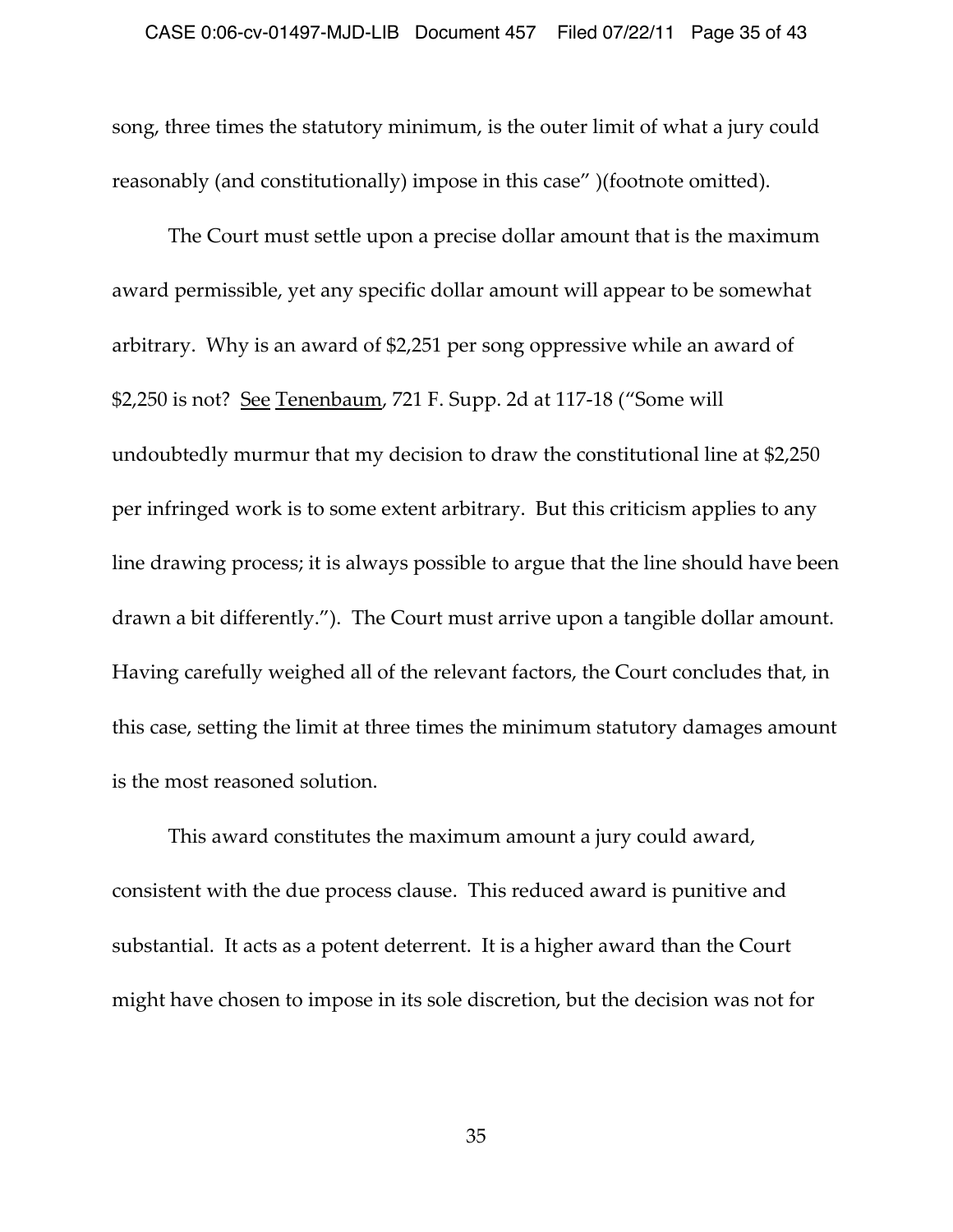this Court to make. The Court has merely reduced the jury's award to the maximum amount permitted under our Constitution.

## **B. Plaintiffs' Request for Injunctive Relief**

# **1. Propriety of an Injunction**

Plaintiffs request that, under Federal Rule of Civil Procedure 59(e), the Court amend the Judgment in this case to include an injunction, as requested in Plaintiffs' Complaint. The Court thoroughly addressed this request in its January 2010 Order, and the parties raise no materially new arguments that would change the Court's ruling. See Capitol Records Inc. v. Thomas-Rasset, 680 F. Supp. 2d 1045, 1059‑62 (D. Minn. 2010). Therefore, based on the same reasoning set forth in the Court's previous Order, the Court grants Plaintiffs' request, with the exception that the Injunction will not include a ban on the act of making available Plaintiffs' sound recordings.

The Copyright Act provides:

Any court having jurisdiction of a civil action arising under this title may . . . grant temporary and final injunctions on such terms as it may deem reasonable to prevent or restrain infringement of a copyright.

17 U.S.C. § 502(a). "Injunctions regularly are issued pursuant to the mandate of Section 502, because the public interest is the interest in upholding copyright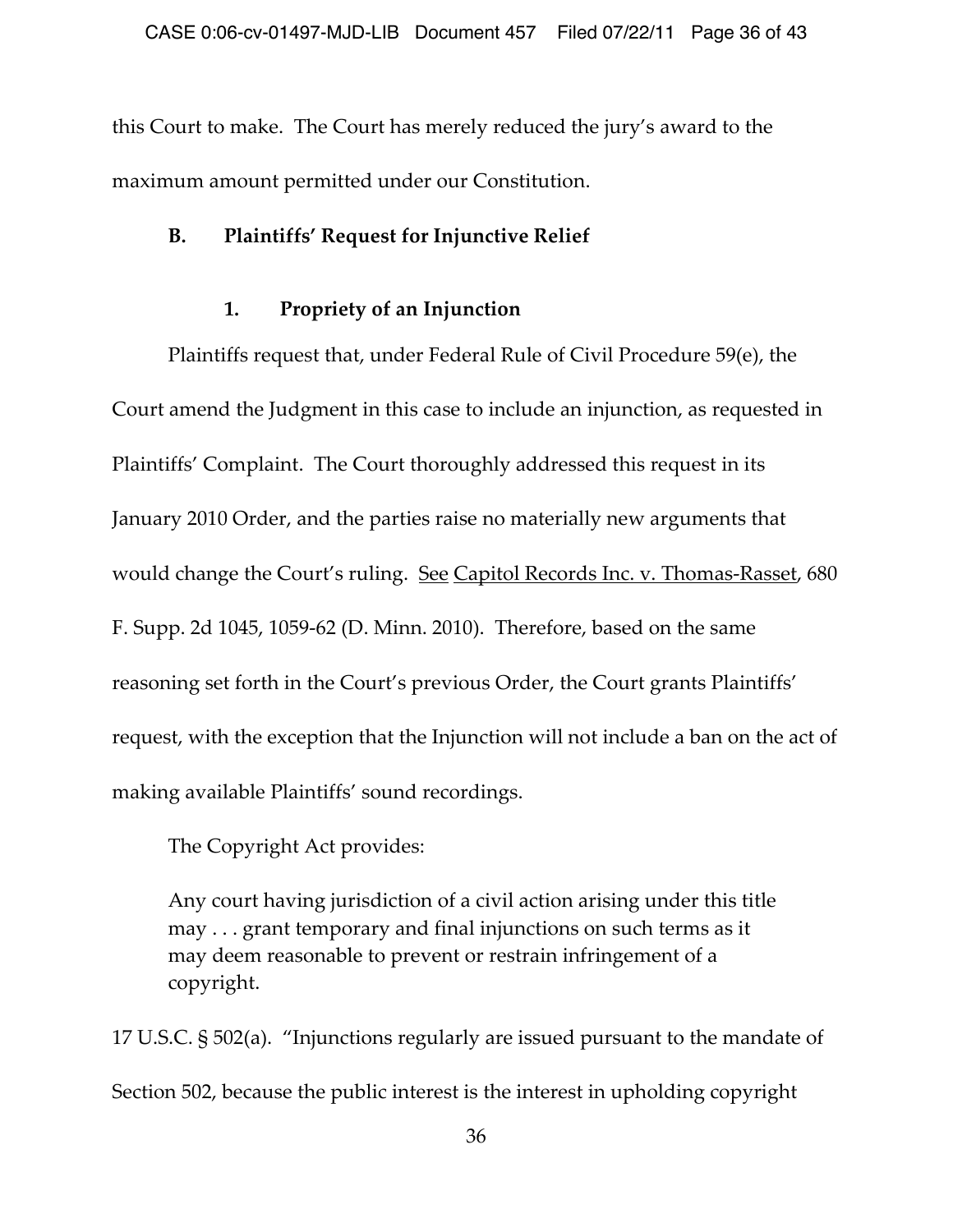protections." Taylor Corp. v. Four Seasons Greetings, LLC, 403 F.3d 958, 968 (8th

Cir. 2005) (citation omitted).

To determine whether permanent injunctive relief is warranted, [the Court] balance[s] three factors: (1) the threat of irreparable harm to the moving party; (2) the balance of harm between this harm and the harm suffered by the nonmoving party if the injunction is granted; and (3) the public interest.

Id. at 967.

### **a) Irreparable Harm**

Plaintiffs have demonstrated irreparable harm, whether or not the Court applies the traditional presumption of irreparable harm based upon a finding of copyright infringement. Although Plaintiffs are awarded a large monetary judgment against Defendant to compensate them for any past infringing acts and deter future infringement, there are strong doubts whether Plaintiffs will ever recover the monetary award from Defendant. Moreover, the Court holds that the likelihood of future infringement is raised because Defendant did not accept responsibility for her actions, and online infringement is easy to execute, but difficult to detect. Nor does Plaintiffs' failure to seek a preliminary injunction prevent entry of a permanent injunction at this point in the litigation. Cf. MercExchange, L.L.C. v. eBay, Inc., 500 F. Supp. 2d 556, 573 (E.D. Va. 2007)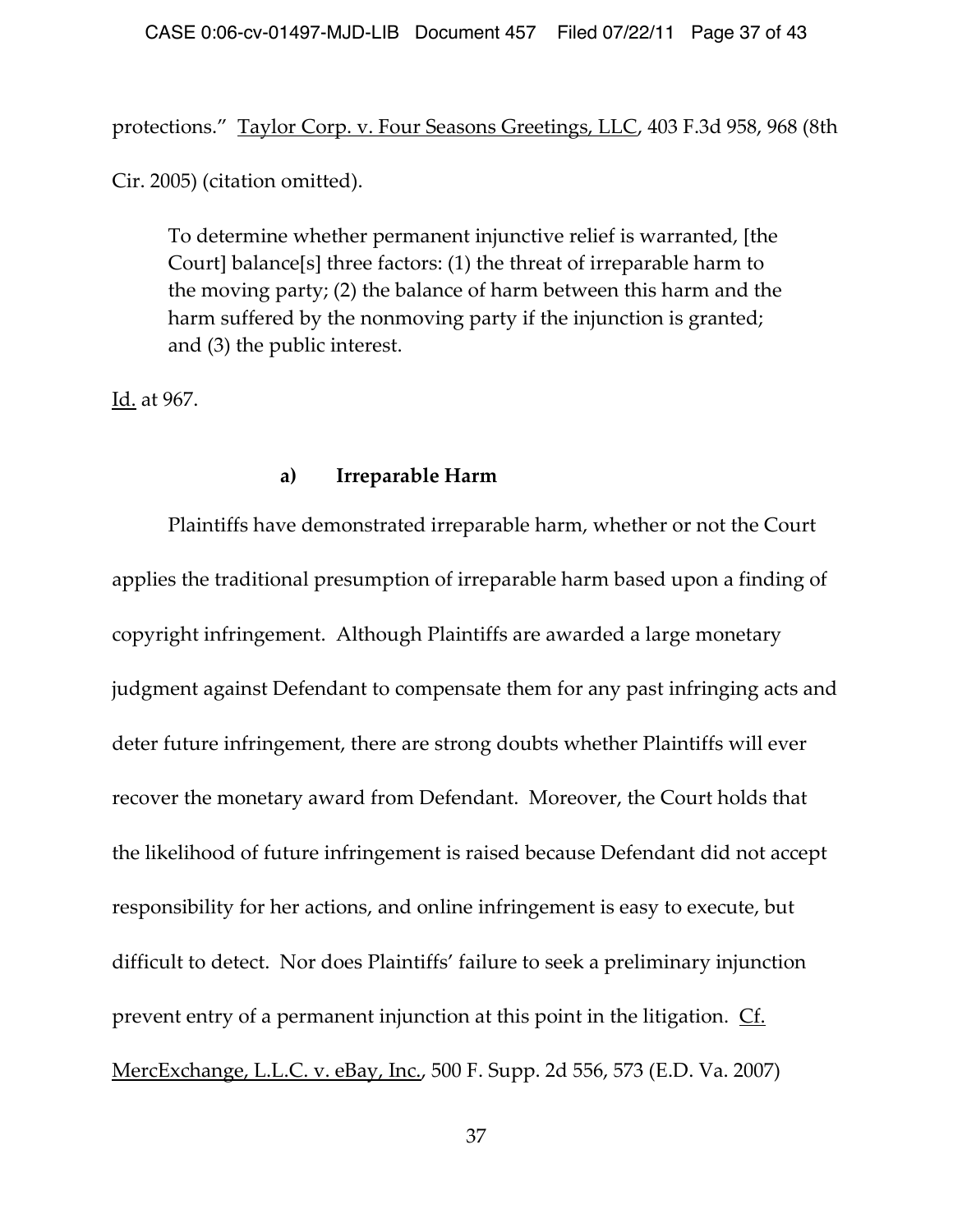(holding plaintiff's failure to seek a preliminary injunction was "plainly not dispositive" and concluding that failure was only relevant in that particular case because it was "consistent with [the plaintiff's] strategy of pursuing market participants to exact licenses for infringement") (footnote omitted). There is no indication that Plaintiffs' decision to forgo seeking a preliminary injunction was part of an overall strategy to attempt to exact licenses or was otherwise contrary to the propriety of entry of a permanent injunction at this time.

Congress provided for statutory damages for the very reason that actual damages for copyright infringement are difficult to prove. It would be contrary to Congress's intent and the jury's verdict to deny injunctive relief to Plaintiffs because they took advantage of the option of seeking statutory damages due to the difficulty of proving actual damages. This challenge of measuring damages contributes to a finding of irreparable harm.

As the Court has already discussed in this Order, illegal distribution over peer-to-peer networks, such as Kazaa, causes substantial damage to Plaintiffs. Additionally, a license to engage in Defendant's activity would be prohibitively expensive. The downloaded sound recordings in this case were exact replicas of Plaintiffs' copyrighted sound recordings. Therefore, by distributing these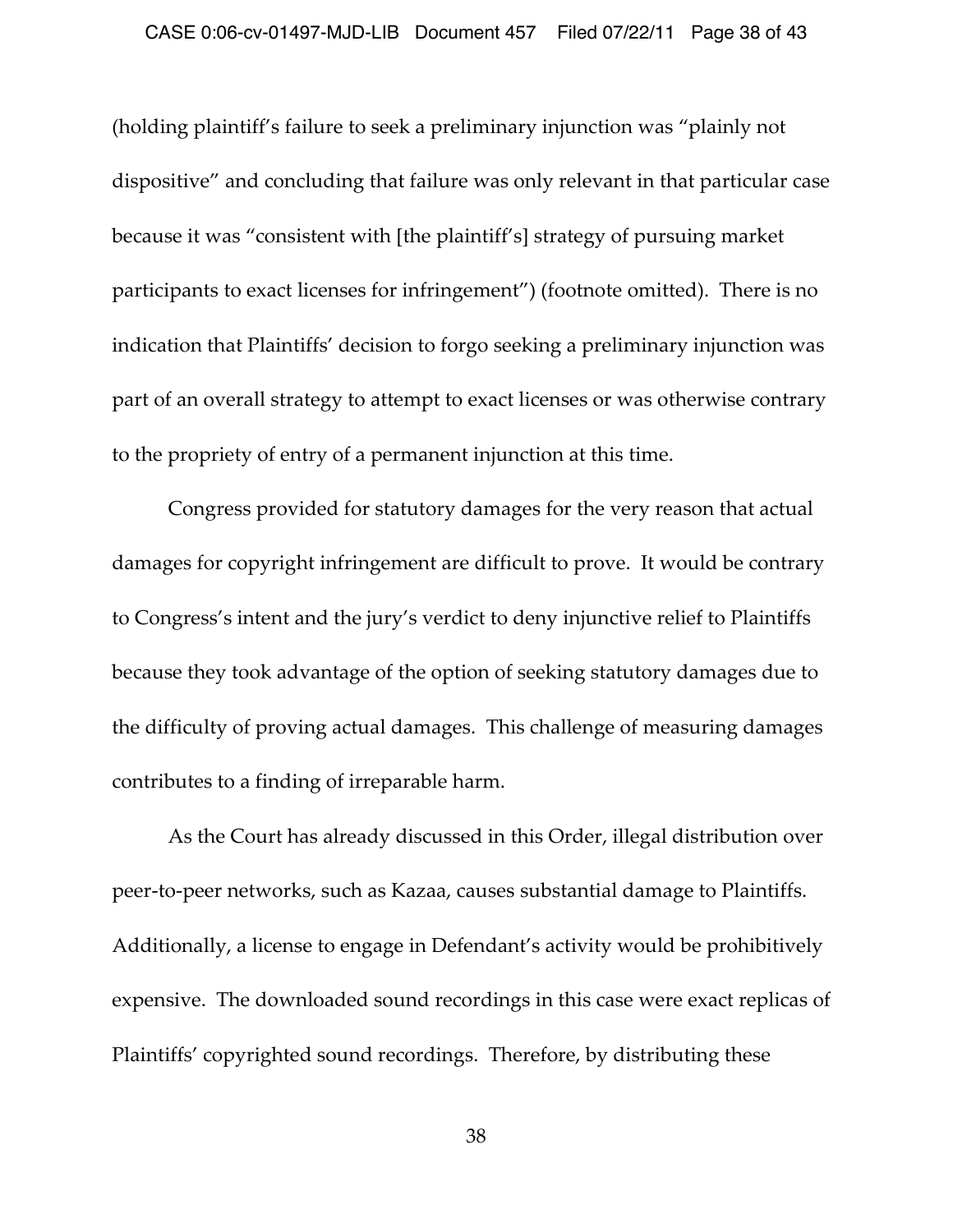recordings to other Kazaa users, Thomas‑Rasset directly competed with Plaintiffs' copyrighted material. Measuring damages from peer‑to‑peer copyright infringement is particularly difficult because Kazaa permits anonymous file sharing, so copyright holders cannot monitor every act of infringement over the network.

The harm Plaintiffs face is irreparable and monetary damages are inadequate precisely because actual damages are difficult to compute. Given the large volume of songs in Thomas‑Rasset's Kazaa share file and her past refusal to accept responsibility for her actions, it is reasonable to conclude that an injunction is necessary to prevent future infringement. This threat of repeated infringement, the difficulty of detecting future infringement by Thomas‑Rasset, and the viral aspect of damages weigh in favor of a finding of a threat of irreparable harm.

#### **b) Balance of the Hardships**

The balance of the hardships favors an injunction. The requested injunction would inflict minimal hardship on Thomas‑Rasset. There is no cognizable harm to Defendant from being enjoined from doing something that is against the law and for which she has already been found liable. Thomas‑Rasset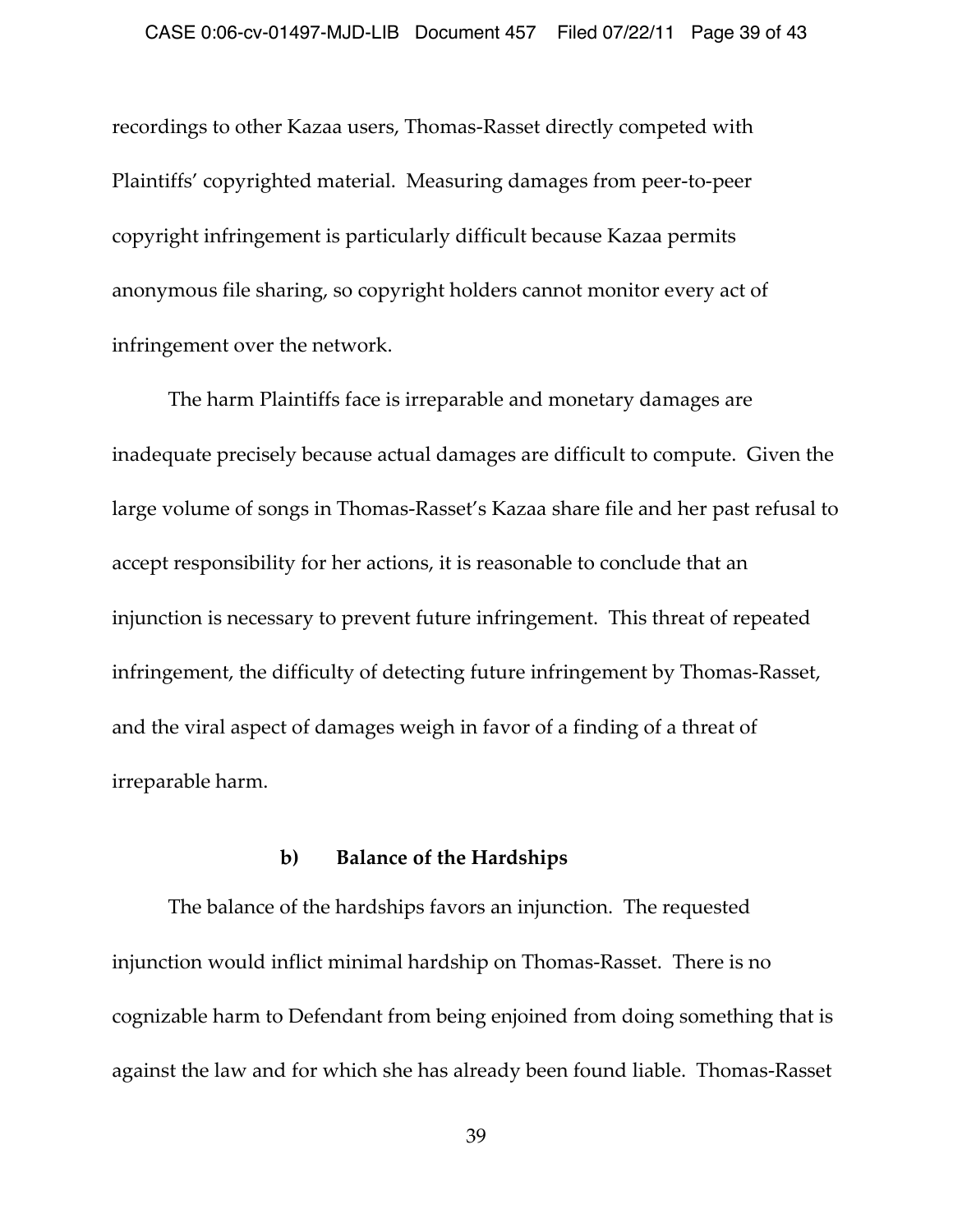fails to identify any hardship that would be inflicted upon her if the injunction is issued. On the other hand, Defendant's conduct could create exponential harm to Plaintiffs.

# **c) Public Interest**

Injunctions regularly are issued pursuant to the mandate of section 502, because the public interest is the interest in upholding copyright protections. Since Congress has elected to grant certain exclusive rights to the owner of a copyright in a protected work, it is virtually axiomatic that the public interest can only be served by upholding copyright protections and, correspondingly, preventing the misappropriation of the skills, creative energies, and resources which are invested in the protected work.

Taylor Corp., 403 F.3d at 968 (citations omitted).

The public interest weighs in favor of an injunction. There is no allegation that Thomas‑Rasset engaged in parody or other critical use of Plaintiffs' copyrighted material, and her fair use defense was waived; instead, Defendant engaged in "simple piracy." Campbell v. Acuff-Rose Music, Inc., 510 U.S. 569, 578 n.10 (1994). Here, the public interest is in favor of upholding copyright protections and the copyright holder's exclusivity.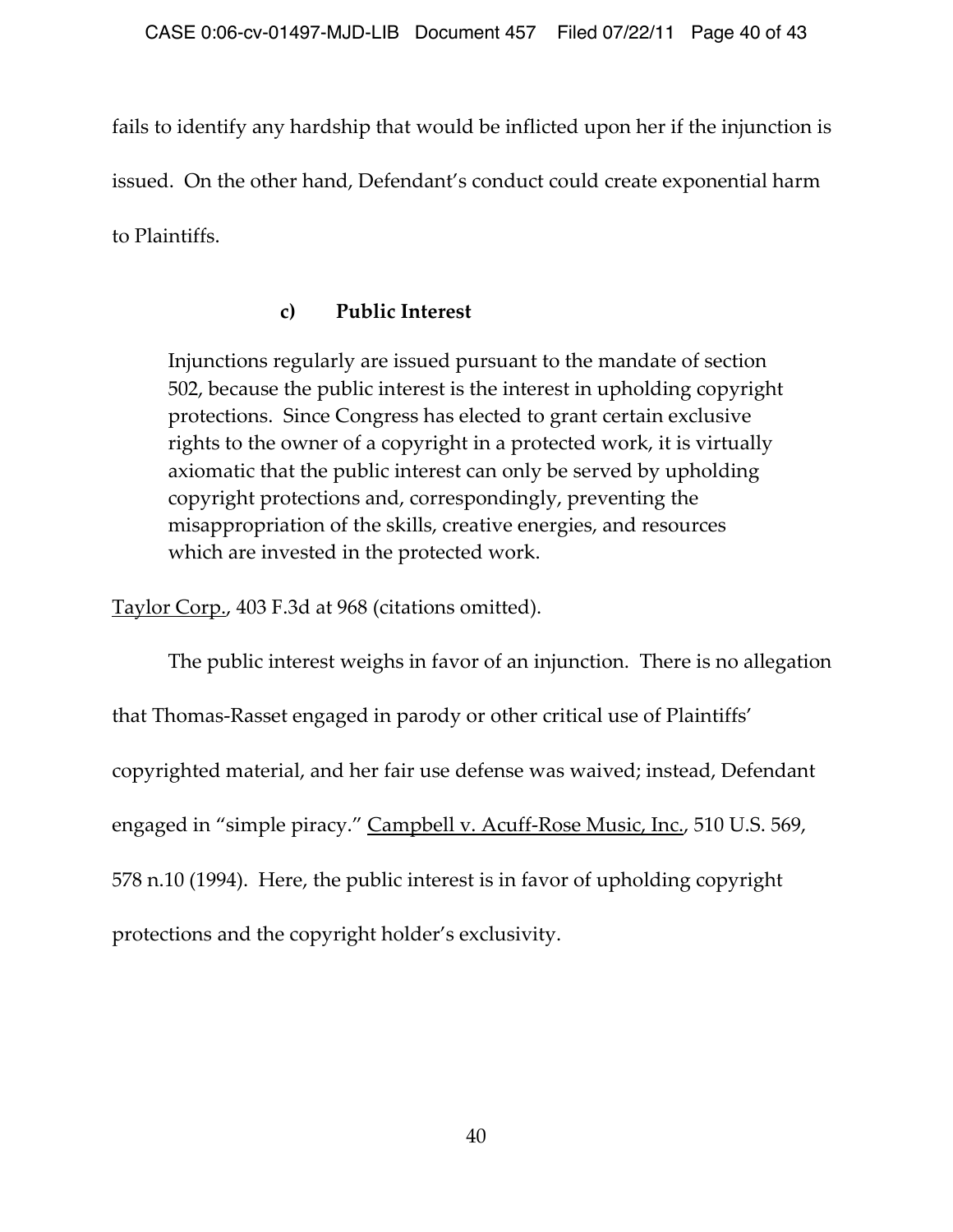#### **2. Scope of the Injunction**

The Court grants Plaintiffs' request for an injunction. Analysis of each equitable factor favors entry of a permanent injunction barring future infringement. Therefore, the Court grants Plaintiffs' motion to amend the judgment.

Because Plaintiffs continually create new works that will be vulnerable to infringement and would require litigation if the injunction were limited to existing works, the injunction covers works to be created in the future. See, e.g., Princeton Univ. Press v. Mich. Document Servs., Inc., 99 F.3d 1381, 1392 (6th Cir. 1996) ("The weight of authority supports the extension of injunctive relief to future works.") (citations omitted).

The Court also orders Thomas‑Rasset to destroy all unauthorized copies of Plaintiffs' recordings, to the extent that she still possesses them. See 17 U.S.C. § 503(b) (permitting court to order "destruction or other reasonable disposition of all copies . . . made or used in violation of the copyright owner's exclusive rights"). Thomas‑Rasset offers no legitimate reason why she should keep unauthorized copies of the infringed songs.

Plaintiffs further request that the Court include language in the injunction barring Defendant from making any of Plaintiffs' sound recordings available for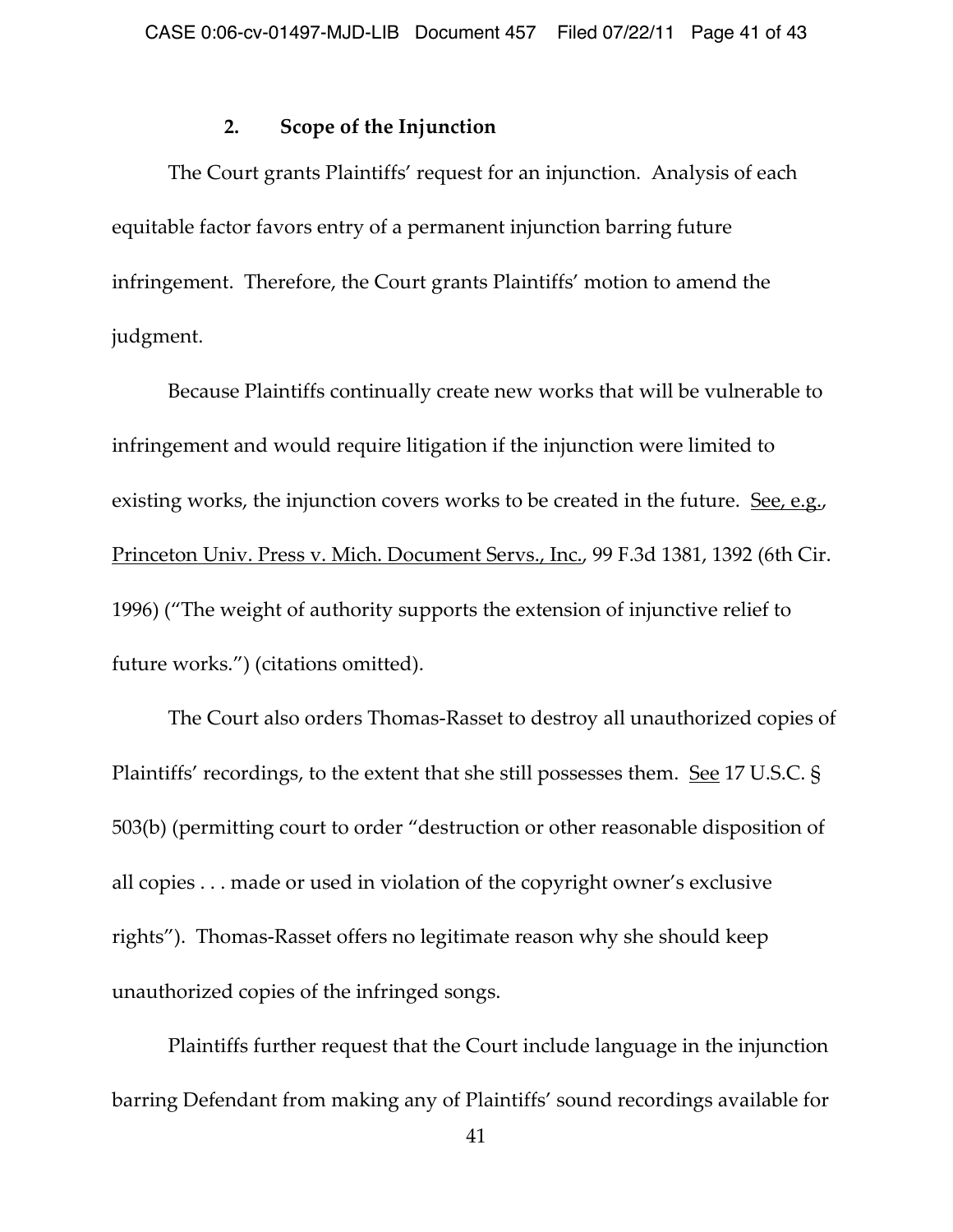distribution to the public. Plaintiffs argue that, if Thomas‑Rasset makes Plaintiffs' copyrighted works available on a peer-to-peer network, she will have completed all of the steps necessary for her to engage in the same illegal distribution of Plaintiffs' works for which she has already been found liable. Because the Court has held that the Copyright Act does not provide a makingavailable right, it will not enjoin Thomas‑Rasset from making the copyrighted sound recordings available to the public. See Capitol Records v. Thomas, 579 F. Supp. 2d 1210, 1226‑27 (D. Minn. 2008). As granted, the Injunction adequately addresses Plaintiffs' concern. It enjoins all infringement by Defendant, including use of an online distribution system to reproduce or distribute Plaintiffs' sound recordings without a lawful license or Plaintiffs' express authority.

Accordingly, based upon the files, records, and proceedings herein**, IT IS** 

### **HEREBY ORDERED**:

1. Plaintiffs' Motion to Amend Judgment [Docket No. 435] is **DENIED IN PART** and **GRANTED IN PART** as follows: The Judgment [Docket No. 428] will be amended to include the following permanent injunction:

> Defendant shall be and hereby is enjoined from directly or indirectly infringing Plaintiffs' rights under federal or state law in the copyrighted recordings and any sound recording, whether now in existence or later created, that is owned or controlled by Plaintiffs (or any